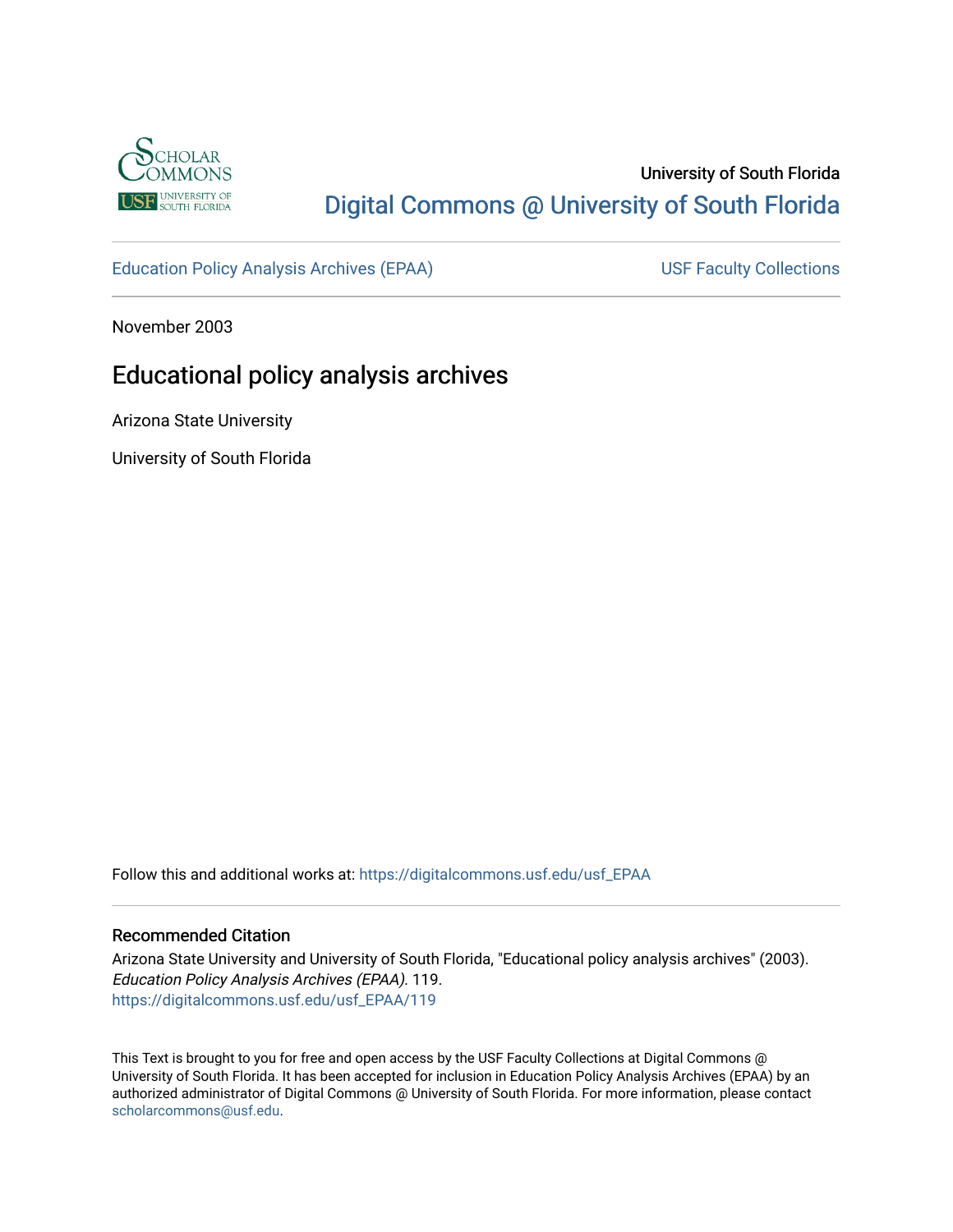# **EDUCATION POLICY ANALYSIS ARCHIVES**

A peer-reviewed scholarly journal Editor: Gene V Glass College of Education Arizona State University

Copyright is retained by the first or sole author, who grants right of first publication to the **EDUCATION POLICY ANALYSIS ARCHIVES**. **EPAA** is a project of the Education Policy Studies Laboratory.

Articles appearing in **EPAA** are abstracted in the Current Index to Journals in Education by the ERIC Clearinghouse on Assessment and Evaluation and are permanently archived in Resources in Education.

**Volume 11 Number 40 November 10, 2003 ISSN 1068-2341**

# **The Relationship between Exposure to Class Size Reduction and Student Achievement in California**

# **Brian M. Stecher Daniel F. McCaffrey Delia Bugliari**

# **RAND Santa Monica, California**

Citation: Stecher, B. M., McCaffrey, D.F. & Bugliari, D. (2003, November 10). The relationship between exposure to class size reduction and student achievement in California. Education Policy Analysis Archives, 11(40). Retrieved [Date] from http://epaa.asu.edu/epaa/v11n40/.

## **Abstract**

The CSR Research Consortium has been evaluating the implementation of the Class Size Reduction initiative in California since 1998. Initial reports documented the implementation of the program and its impact on the teacher workforce, the teaching of mathematics and Language Arts, parental involvement and student achievement. This study examines the relationship between student achievement and the number of years students have been exposed to CSR in grades K-3. The analysis was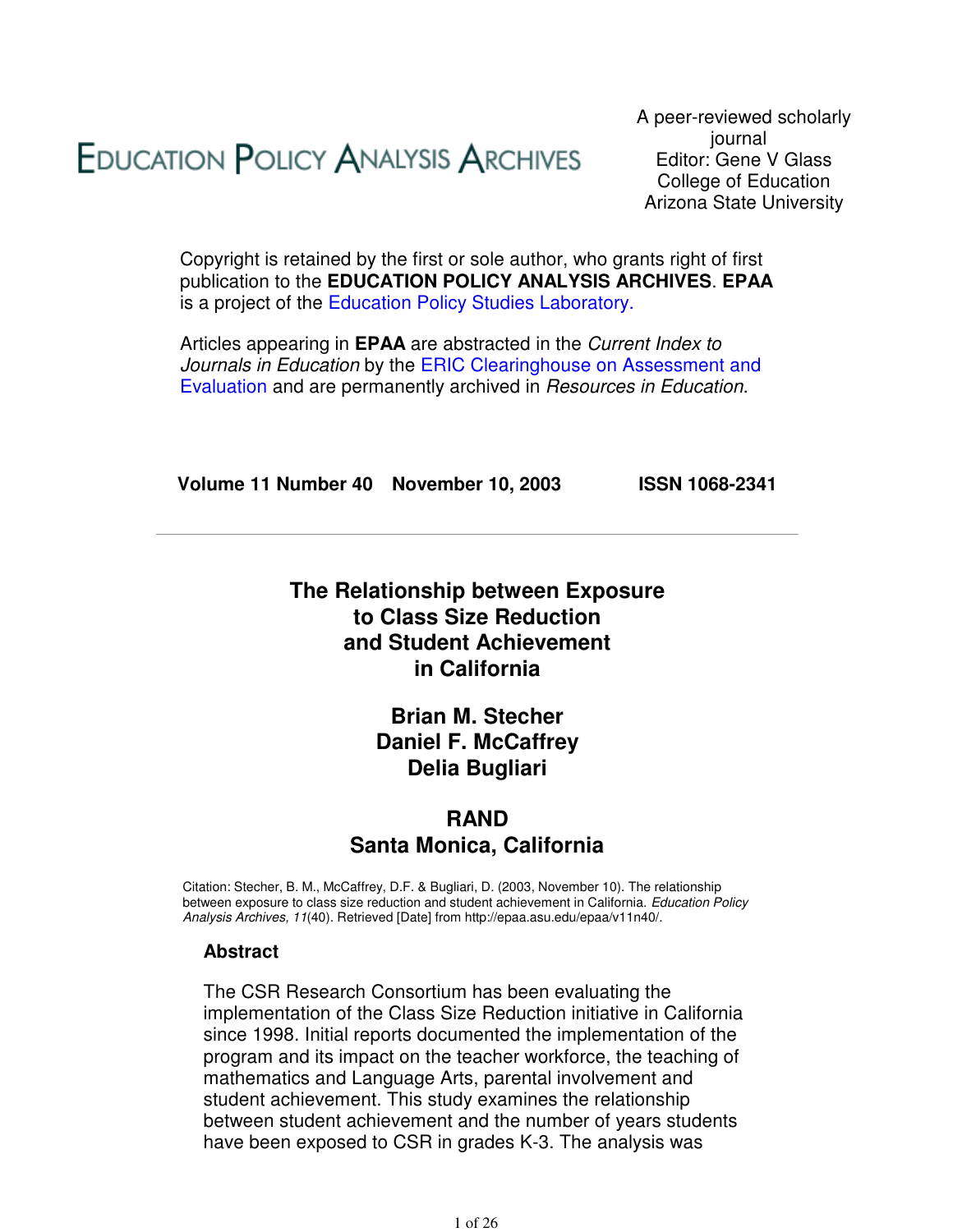conducted at the grade level within schools using student achievement data collected in 1998-2001. Archival data collected by the state were used to establish CSR participation by grade for each school in the state. Most students had one of two patterns of exposure to CSR, which differed by only one year during grade K-3. The analysis found no strong association between achievement and exposure to CSR for these groups, after controlling for pre-existing differences in the groups.

# **Introduction**

In 2002, Florida voters passed a comprehensive, class size reduction amendment, making Florida the most recent state to adopt this popular, but expensive, educational improvement strategy. During the 1990s, class size reduction (CSR) policies were proposed or adopted by more than a score of states. California was the most dramatic example. In 1996, California enacted SB 1777, providing a substantial incentive for school districts to reduce their class sizes from an average of roughly 30 students per class to 20 or fewer. With the signing of this bill, districts in 1996-97 were provided with nearly \$1 billion in education funds to reduce class size in grades K-3. The funding then increased to roughly \$1.5 billion in the second year (1997-98), and it has continued at this level in subsequent years. In addition to the state initiatives, the federal government invested more than \$1 billion annually in the reduction of class size during the Clinton administration.

Despite the continuing enthusiasm among educational policymakers, the value of large-scale CSR efforts remains unproven. The relationship of class size to student performance has been studied for over 30 years with mixed results. (See Bohrnstedt and Stecher, 1999, for a comprehensive review of the literature.) Earlier findings regarding the efficacy of class size reduction were mixed, but recent high-profile studies, especially those related to the Tennessee STAR (Student/Teacher Achievement Ratio) project, have tipped the policy scales firmly in favor of smaller classes (Mosteller, 1995; Finn, 1998; Finn and Achilles, 1999). In this controlled experiment, researchers have found both short-term and long-term achievement gains associated with smaller class sizes in grade K-3 (Nye, Hedges, and Konstantopoulos, 1999). In fact, a recent study by Krueger and Whitmore (1999) shows that students who were in smaller classes in K–3 as part of the Tennessee STAR project were more likely to take high school courses known to lead to college attendance and to take college entrance examinations. Importantly, in all the STAR-related studies the gains were larger for minority and lower socio-economic students than for others.

Can these effects be achieved on a large scale? The experience of California offers important insights into class size reduction as a statewide policy. The size and complexity of initiating a class size reduction program in the nation's most populous state and the diversity of California's classrooms represent an important, real-world, test of the effectiveness of CSR as a broad-based policy. This paper presents the results of the most recent analysis of the relationship between the level of exposure to CSR and student achievement in California.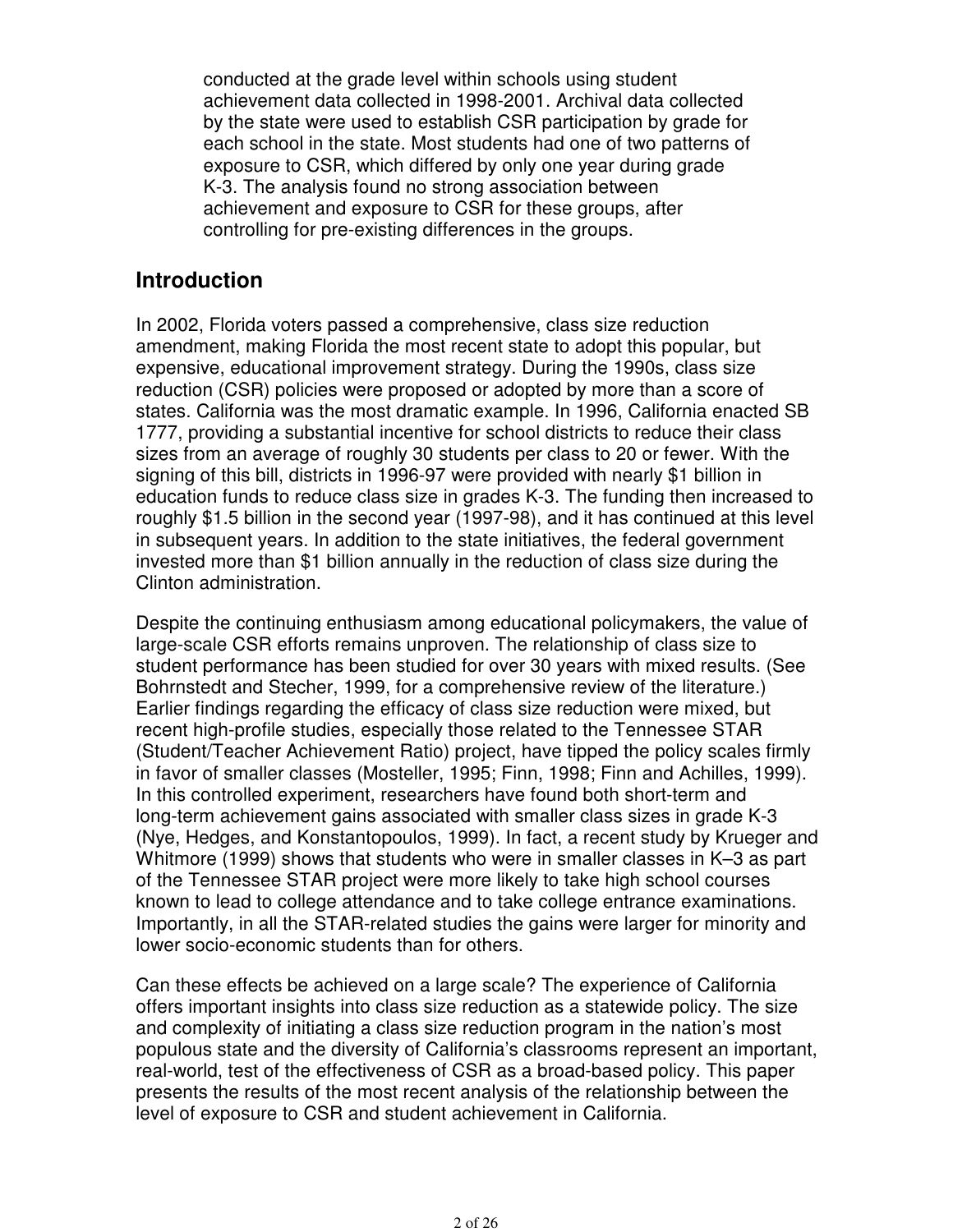# **Summary of Previous Findings from California**

The CSR Research Consortium, a group of California research and policy organizations, (Note 1) evaluated California's CSR program beginning in 1998. In the first two Class Size Reduction (CSR) evaluation reports (see Bohrnstedt and Stecher 1999; Stecher and Bohrnstedt, 2000), researchers estimated the impact of CSR on student achievement by comparing the Stanford Achievement Test, 9th Edition (SAT-9) test scores of third-grade students taught in reduced size classes with those of third-grade students taught in non-reduced size classes. (Note 2) Pre-existing differences between the CSR and non-CSR students were adjusted for statistically using student and teacher background characteristics as well as scores from fourth- and fifth-grade students who had little or no exposure to CSR.

Stecher, McCaffrey and Burroughs (1999) and Stecher, McCaffrey, Burroughs, Wiley and Bohrnstedt (2000) found that students who were exposed to CSR in third grade performed better than those who were not. This was true in 1997-98, when both groups of third grade students had little or no prior exposure to CSR, and it was true again in 1998-99, when both groups had one to two years of prior exposure. The differences in scores were equivalent to effect sizes of about 0.04 to 0.1 standard deviation units. In 1998-99, the differences were larger for mathematics and language than for reading and spelling. The researchers found that the effects of such "one-year" differences in CSR exposure were similar regardless of a school's population demographics, i.e., regardless of a school's percentage of minority, (Note 3) low-income, (Note 4) or English learner (EL) students. (Note 5) In 1998-99 the effects were somewhat larger in schools with the highest percentages of minority, low-income, or EL students, but the differences in scores were not statistically significant.

There was evidence that CSR effects persisted after students had returned to non-reduced classes for one year. Restricting their attention to students enrolled in the same school for three or more years, Stecher, et al., (2000) found that third graders who were in reduced classes in 1997-98 scored higher than their counterparts in non-reduced classes. Then, in 1999, after both of these groups had been in non-reduced fourth-grade classes, the first group again outperformed the second, and the difference was 0.04 standard deviation units. These fourth-grade effects were observed for students exposed to CSR solely in third grade and for students exposed to CSR in both second and third grade. There were no such effects, however, for students whose exposure was in second grade only.

In those selected cases where the California results could be directly compared with the results of the Tennessee STAR project., the findings were similar. The important exception is that there was no interaction between class size effects and demographic factors in California, while in Tennessee it was found that class size reduction had roughly twice as great an effect for minority students as for non-minority students. Unfortunately, because the researchers did not have achievement data prior to the introduction of CSR and did not have student achievement data from kindergarten and first grade students, they were unable to estimate the cumulative effects of four years of exposure to CSR in California's schools. The size of this effect was one of the chief findings from the Tennessee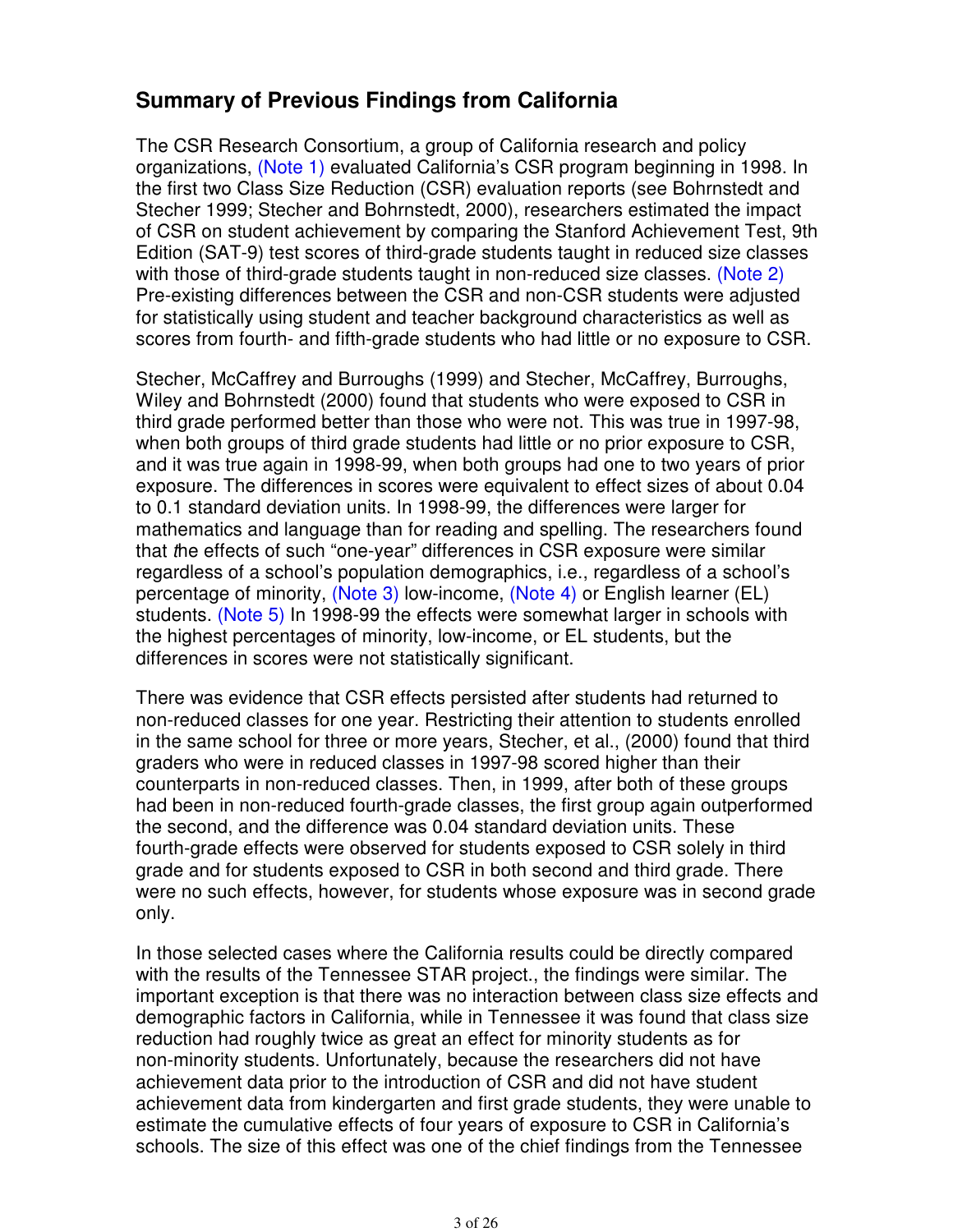## STAR study.

For a number of reasons, it was not possible to use the same approach to judging the impact of CSR on achievement in subsequent evaluation reports. By 2000-01, CSR had been implemented in over 95 percent of the third-grade classes in California, leaving too few untreated students to serve as a comparison group. Furthermore, some or all of the upper-grade (i.e., fourth- and fifth-grade) students in most schools had participated in reduced size classes in earlier years, so their test results could not be used to control for pre-existing differences. Thus, the analytic strategies used in the first two evaluations of the California CSR program were no longer applicable in subsequent years.

However, the large but uneven growth in participation in CSR over time provided an opportunity to look at the impact of CSR on achievement in a different manner. From 1996-97 to 2000-01, CSR went from partially implemented in two grade levels to almost fully implemented in four grade levels (kindergarten through third grade). In the third evaluation report, Stecher, Bugliari, and McCaffrey (2002) used statewide test results to compare achievement results among cohorts of students who had different patterns of exposure to CSR. Trends in achievement that corresponded to patterns of exposure provide evidence in support of the hypothesis that CSR improves achievement; trends that have no relationship to CSR participation offered no such support.

Focusing on statewide average achievement scores during the period 1997-98 to 2000-01, the researchers compared the average achievement of successive cohorts of students as they moved through the system with their average exposure to CSR. Successive cohorts of students had higher achievement during this period, which suggests that one or more of the state educational reforms (which include CSR, new curriculum standards, a statewide standardized testing program, the end of bilingual education, and high stakes accountability) had a positive effect. However, the trend in test scores over this period was unrelated to the trend in CSR exposure, so the researchers could not make a strong case that CSR was chiefly responsible for achievement gains.

Yet, aggregate analyses do not tell the whole story. For example, the state level analysis could not control for external effects, such as student mobility. Neither did it permit the researchers to examine the influence of student or teacher background characteristics. The present study addresses these limitations by analyzing trends in exposure and achievement at the school level, where more data are available to refine the comparisons and control potentially confounding factors.

# **Methods**

## **Achievement Data**

Beginning in 1998, California students in grades 2-11 have been required to complete the SAT-9 annually in the spring. The test results are reported in the summer and fall, and they are made available for research purposes in the public release California Standardized Testing and Reporting (STAR) data files. All analyses reported below use the public release STAR data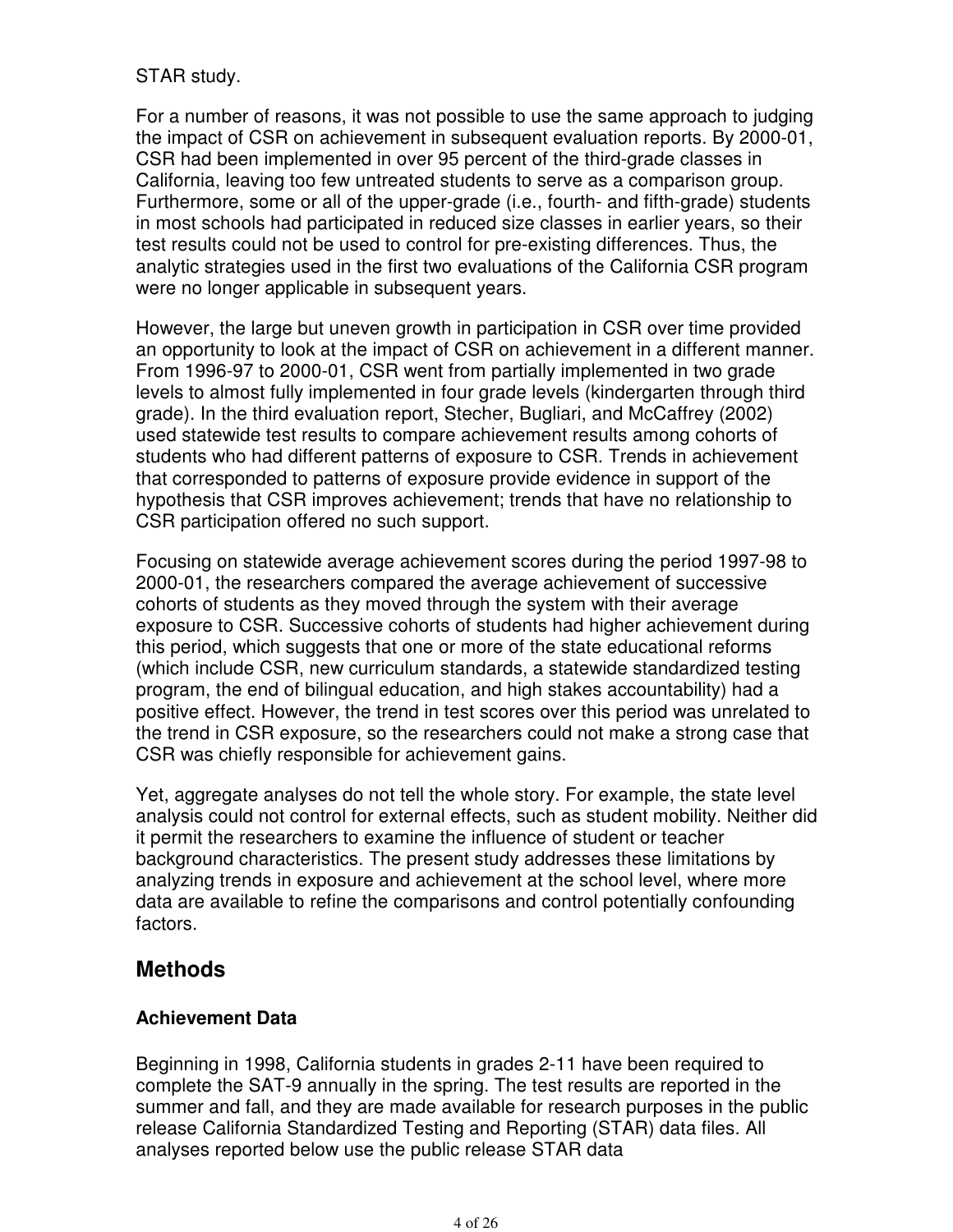(http://www.cde.ca.gov/statetests/).

As part of STAR testing, students complete standardized multiple-choice tests in mathematics, reading, language and spelling. We focus here on mathematics, reading and language. We use SAT-9 scale scores (rather than raw scores, percentile ranks, or normal curve equivalents) as measures of achievement in these analyses because scale scores are designed so that score differences are comparable for the entire range of scores. In addition, the scales are equated across grade levels, facilitating cross grade comparisons.

## **School Sample**

The initial school sample included 4,961 elementary schools in the STAR data files from school years 1997-98 through 2000-01. We excluded those schools for which the STAR file in any year contained scores for 10 or fewer students and those schools for which the STAR files were missing basic demographic data (gender, ethnicity, English language fluency status) on all students. These criteria excluded 2,069 school (42 percent), leaving 2,892 schools in our analysis file.

Despite the exclusions, the schools in our sample closely resemble the schools in the state as a whole in terms of student demographic characteristics. Table 1 shows the comparison between the sample schools and the whole state in terms of participation in CALWORKS, eligibility for free or reduced priced lunches, race/ethnicity, and language status for the 1999-2000 school year. The mean values for sample schools are within one to three percentage points of the mean values for the state as a whole on all variables, so the generalizability of the results from our analyses are not limited by the populations served by sampled schools.

| Demographic feature                          | All elementary schools <sup>d</sup> | Analysis sample schools |
|----------------------------------------------|-------------------------------------|-------------------------|
| Percent CALWORKS participants                | 13.59 (12.88)                       | 14.64 (12.97)           |
| Percent free or reduced price lunch eligible | 51.99 (30.27)                       | 53.76 (30.17)           |
| Percent white                                | 38.39 (29.38)                       | 34.86 (28.66)           |
| Percent Hispanic                             | 40.98 (29.31)                       | 43.19 (29.60)           |
| Percent African American                     | 8.13(12.60)                         | 9.28(14.00)             |
| Percent Asian                                | 7.76(12.01)                         | 7.88 (11.40)            |
| Percent minority                             | 61.61 (29.38)                       | 65.15 (28.66)           |
| <b>Percent ELL</b>                           | 27.14 (24.10)                       | 29.29 (24.30)           |
| Total enrollment                             | 609.94 (282.39)                     | 660.40 (276.38)         |

**Table 1. Demographic Characteristics of Sample Schools and All Elementary Schools**

<sup>a</sup>State sample includes 4,761 elementary schools open since 1996 with CDS codes.

## **Class Size Reduction Participation**

Class size reduction began with the 1996-97 school year, one year prior to STAR testing. By the 1999-2000 school year over 90 percent of all students in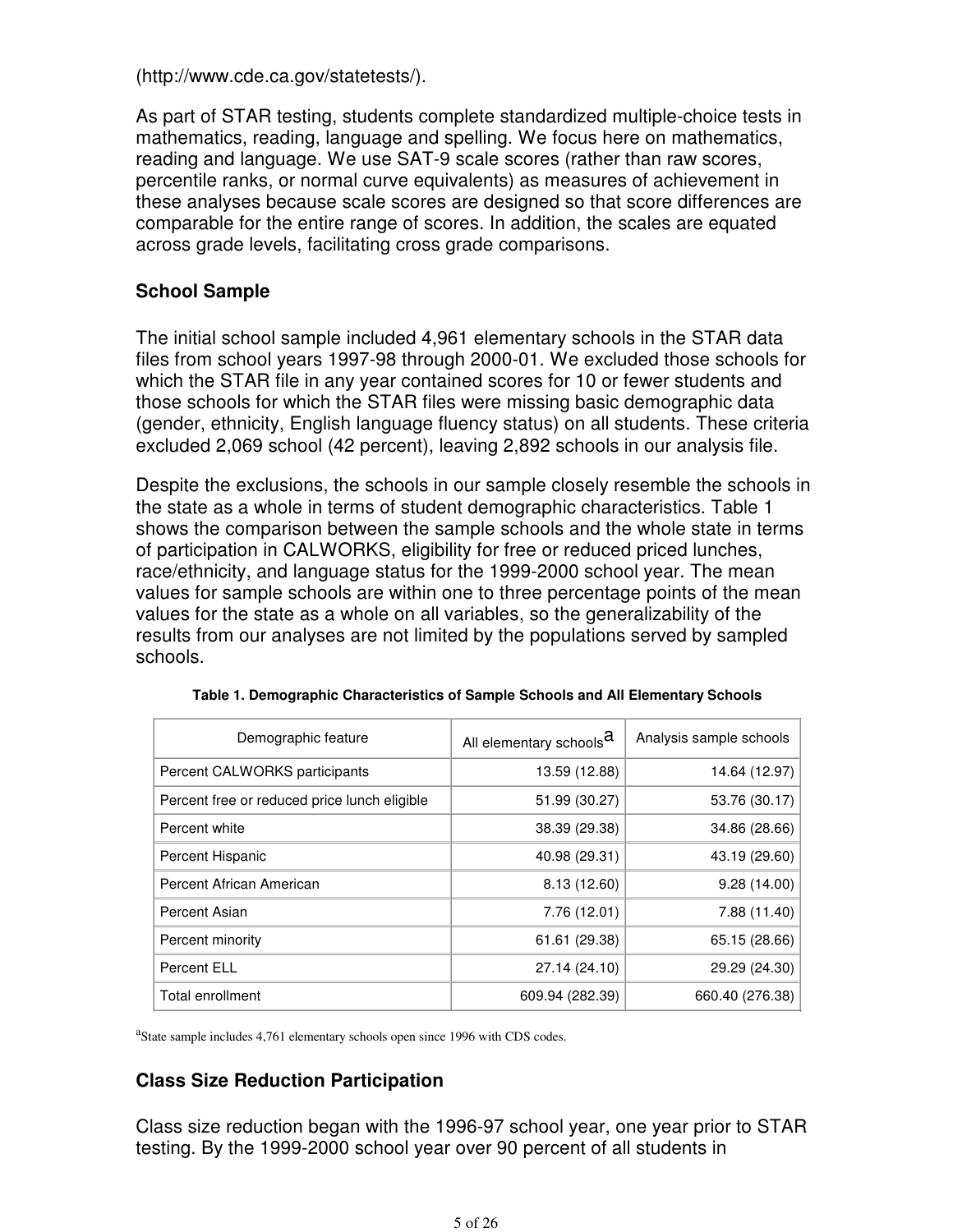kindergarten through third grade were participating in CSR. However, for earlier cohorts, CSR participation varied across schools. This variation provided an opportunity to compare achievement with CSR exposure. The first step in our analysis, therefore, was to determine CSR participation by grade and school year for each of the 2,892 schools in the analysis file. We focused on CSR participation for three cohorts of student--those who entered kindergarten in 1995-96 (K95), 1996-97 (K96) or 1997-98 (K97). These three cohorts of students reached the third grade in 1999, 2000, and 2001 and they are the only cohorts with exposure to CSR for whom we have SAT-9 scores in both second and third grade.

For each elementary school in California we developed an indicator of CSR participation by grade level by year. Unfortunately, the state did not collect comparable information about CSR participation every year, so we had to use multiple data sources to infer CSR status. The primary data for assessing CSR status were the individual student SAT-9 answer files, which included indicator variables for CSR participation for every student. We also used teacher reports of classroom enrollment from the CBEDS Professional Assignment Information Form (PAIF). A third source of information was the district level J-7 CSR report, which describes district participation in CSR for the 1996-97 and 1997-98 school years (http://cde.ca.gov/csr/). The J-7 information was only useful when participation was uniform across the district. Finally, the CBEDS School Information File (SIF) data contain school and grade level CSR indicators for the 1998-99, 1999-2000, and 2000-01 school years.

The CSR indicator development process began with the student-level STAR data file. If 10 percent or fewer students within a grade at a school were coded as participating in the CSR program (either option 1 or 2), we classified that grade as not reduced. If 90 percent or more students within a grade at a school were indicated as in the CSR program, we classified that grade as reduced. We classified a grade as undetermined by STAR if between 10 percent and 90 percent of students were indicated as CSR. Let  $C_{qit,STAR}$  denote the CSR status for grade  $g$  = kindergarten, 1, 2 or 3, in school *j* and school-year  $t = 1996-97$ , 1997-98, 1998-99, 1999-00 or 2000-01.  $C_{qit,STAR}$  equals "R" if we determine the school had reduced classes for grade g in year t;  $C_{\alpha i t,STAR}$  equals "N" if not reduced and "U" if undetermined.

Because the STAR data did not permit clear classification for every school, grade level, or school year, i.e., in some instances  $C_{qit,STAR}$  equals "U," we turned to other sources to make our final determination of CSR participation. The PAIF data provide the number of students in each teacher's classroom and the number of teaching assignments. The distribution of students across classrooms for teachers with multiple assignments cannot be determined from the PAIF. Therefore, for determining CSR participation we used only teachers with a single teaching assignment. Also, some teachers report over 50 students or fewer than 14 students in their classroom. We excluded these teachers from the classification process, arguing that they represented data errors or nontraditional education assignments.

A school was judged to have reduced size classes for a given grade in a given year if over 65 percent of included teachers in that grade reported 21 or fewer students. If fewer than 35 percent of included teachers in a grade reported 21 or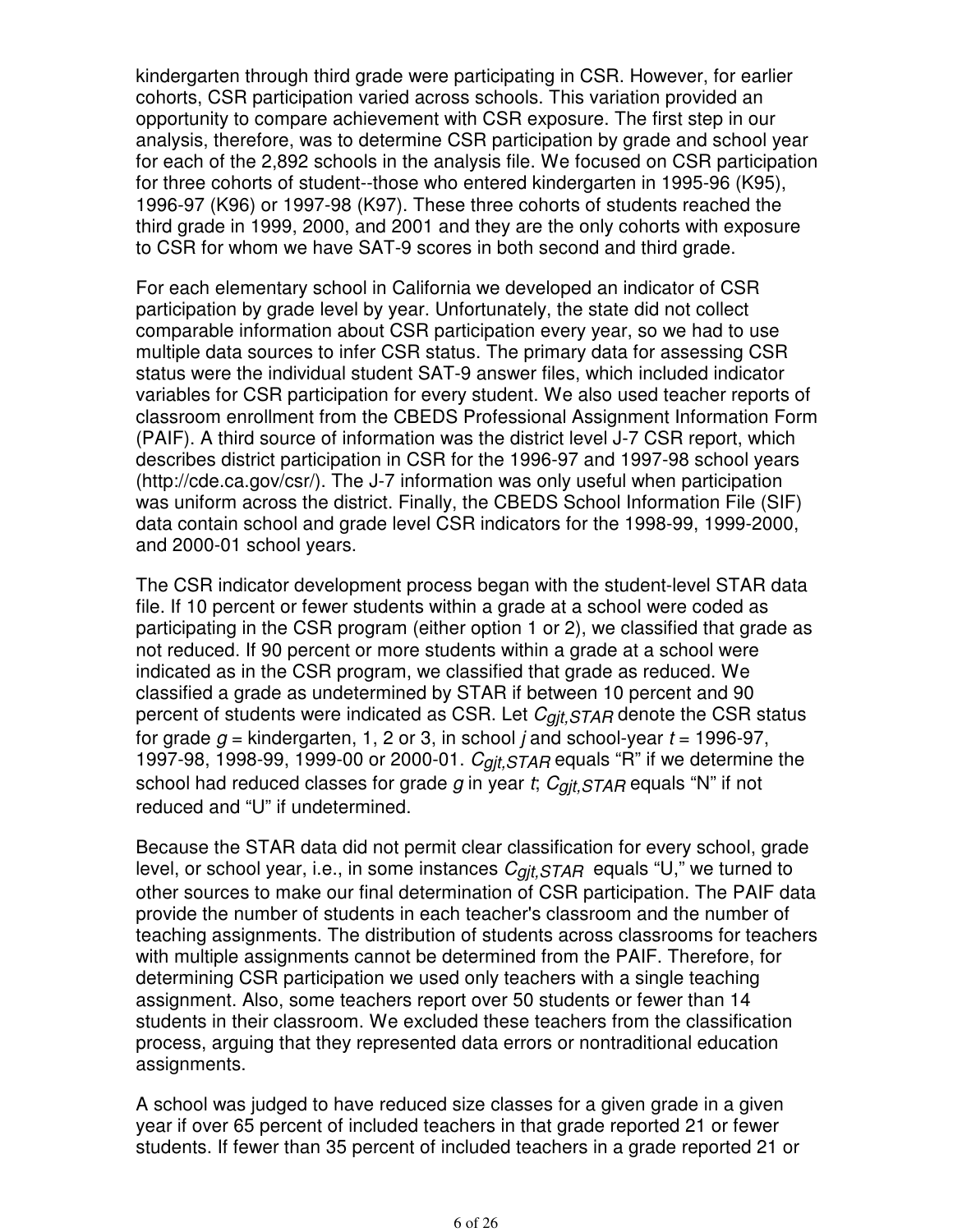fewer students, we classified that grade as not reduced. We classified a grade as undetermined by PAIF if between 35 percent and 65 percent of the classes were reported as having 21 or fewer students. We let  $C_{qit,PA/F}$  denote the CSR status as determined by the PAIF where the variable again takes on the values of "R," "N," and "U" for reduced, not reduced or undetermined.

We also created variables for the CSR participation as determined by the SIF  $(C_{qit,SIF})$  and the J-7 data  $(C_{qit,J7})$ .  $C_{qit,SIF}$  equals "U" for the 1996-97 and 1997-98 school years for all grades and schools because grade-level CSR indicators were not added to SIF until 1998-99. Finally,  $C_{qit,J7}$  takes on values "R" and "N" only if the district had uniform CSR practices at a grade level across all schools.

For final CSR classification, we compared the CSR indicators based on STAR, PAIF, SIF and J-7. In the majority of cases, all determinable sources agreed,  $C_{\text{git,STAR}} = C_{\text{git,PAIF}} = C_{\text{git, SIF}} = C_{\text{git, J7}}$  or some variables equaled "U" and the remaining variables agreed. In these cases we assigned the common value to the CSR indicator. In the cases of disagreement, we examined the longitudinal trend in CSR indicators before making a final determination. For example, if  $C_{gjt,STAR}$ = R and  $C_{qit,PAIF}$  N for year t we checked the data for the previous year (t - 1). If  $C_{gjt-1,STAR} = C_{gjt-1,PAIF} = R$ , then we decided that the school probably had reduced class size in year  $t$  as well. Schools for which we were unable to resolve data conflicts confidently were excluded from the final analytic file. We excluded 543 schools because of indeterminate CSR status, leaving a sample of 2,349 schools. The excluded schools constituted 19 percent of the 2,892 schools that met the data and size conditions described above. The remaining schools constituted 47 percent of the original sample.

## **CSR Exposure by Cohort**

For each of the three focal cohorts, K95, K96 and K97, Tables 2, 3 and 4 present the distribution of CSR exposure across the final sample of schools. Table 2 shows that nearly 90 percent of the schools in the sample had one of two patterns of CSR exposure for the K95 student cohorts: CSR in grades 2 and 3 only (22.3 percent) or CSR in grades 1, 2 and 3 (66.8 percent). For the K96 cohort there was even less variation in CSR exposure. Table 3 shows that these students participated in CSR for grades 1, 2 and 3 in almost every school (89.9 percent). By the K97 cohort, Table 4 shows that more schools introduced CSR in kindergarten, and the schools fell, almost exclusively, into one of two patterns of CSR exposure: kindergarten through grade 3 (38.8 percent) or grades 1, 2 and 3 (59.9 percent).

| Exposure pattern | Number of schools | Percent of sample |
|------------------|-------------------|-------------------|
| Indeterminate    | 20                | 0.9               |
| None             | 25                |                   |
| Grade 3 only     |                   | 0.3               |
| Grade 2 only     | 66                | 2.8               |

#### **Table 2. Distribution of CSR Exposure for Cohort K95**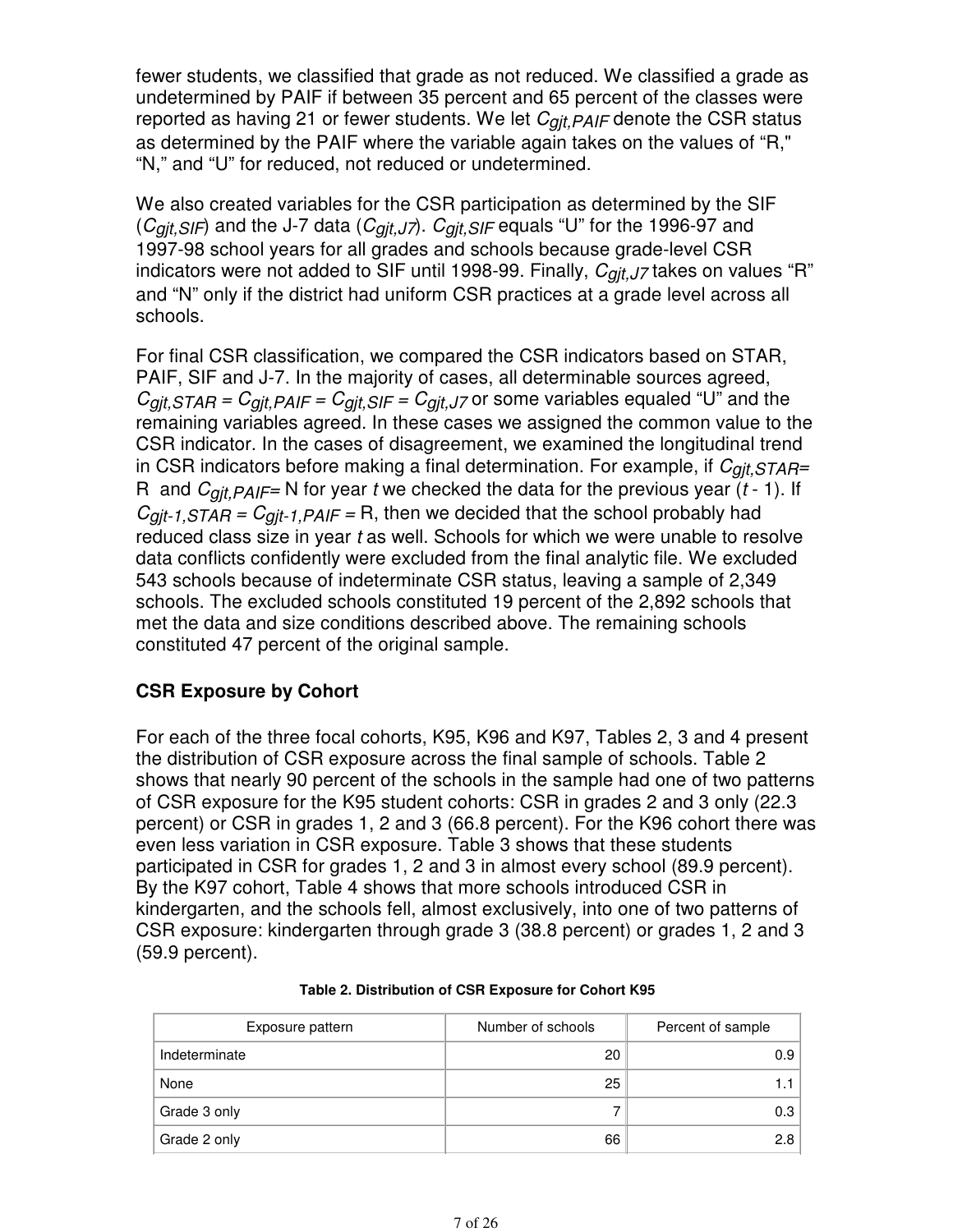| Grades 2 and 3                  | 525   | 22.3 |
|---------------------------------|-------|------|
| Grade 1 only                    | 10    | 0.4  |
| Grades 1 and 3                  | 5     | 0.2  |
| Grades 1 and 2                  | 105   | 4.5  |
| Grades, 1, 2 and 3              | 1,569 | 66.8 |
| Kindergarten and grade 3        |       | 0.0  |
| Kindergarten, grades 2 and 3    |       | 0.0  |
| Kindergarten, grades 1, 2 and 3 | 15    | 0.6  |

#### **Table 3. Distribution of CSR Exposure for Cohort K96**

| Exposure pattern                | Number of schools | Percent of sample |
|---------------------------------|-------------------|-------------------|
| Indeterminate                   | 12                | 0.5               |
| None                            |                   | 0.0               |
| Grade 3 only                    |                   | 0.0               |
| Grades 2 and 3                  | 12                | 0.5               |
| Grade 1 only                    | 4                 | 0.2               |
| Grades 1 and 3                  |                   | 0.0               |
| Grades 1 and 2                  | 50                | 2.1               |
| Grades, 1, 2 and 3              | 2,112             | 89.9              |
| Kindergarten, grades 2 and 3    |                   | 0.0               |
| Kindergarten, grades 1, 2 and 3 | 155               | 6.6               |

#### **Table 4. Distribution of CSR Exposure for Cohort K97**

| Exposure pattern                | Number of schools | Percent of sample |
|---------------------------------|-------------------|-------------------|
| Indeterminate                   |                   | 0.3               |
| Grades 2 and 3                  |                   | 0.0               |
| Grades 1 and 2                  | 20                | 0.9               |
| Grades, 1, 2 and 3              | 1,406             | 59.9              |
| Kindergarten, grades 2 and 3    |                   | 0.0               |
| Kindergarten, grades 1 and 2    | 3                 | 0.1               |
| Kindergarten, grades 1, 2 and 3 | 911               | 38.8              |

## **Grouping Schools by CSR Exposure**

We focused our analyses on four groups of schools with distinctive patterns of CSR exposure. These 1,918 schools constitute 82 percent of the schools in the final analysis sample and 40 percent of the schools in the original sample. Table 5 shows these four patterns. Because few schools had any of the remaining exposure patterns, we restrict the study to schools in these four groups.

#### **Table 5. Distribution of CSR Exposure for All Three Cohorts**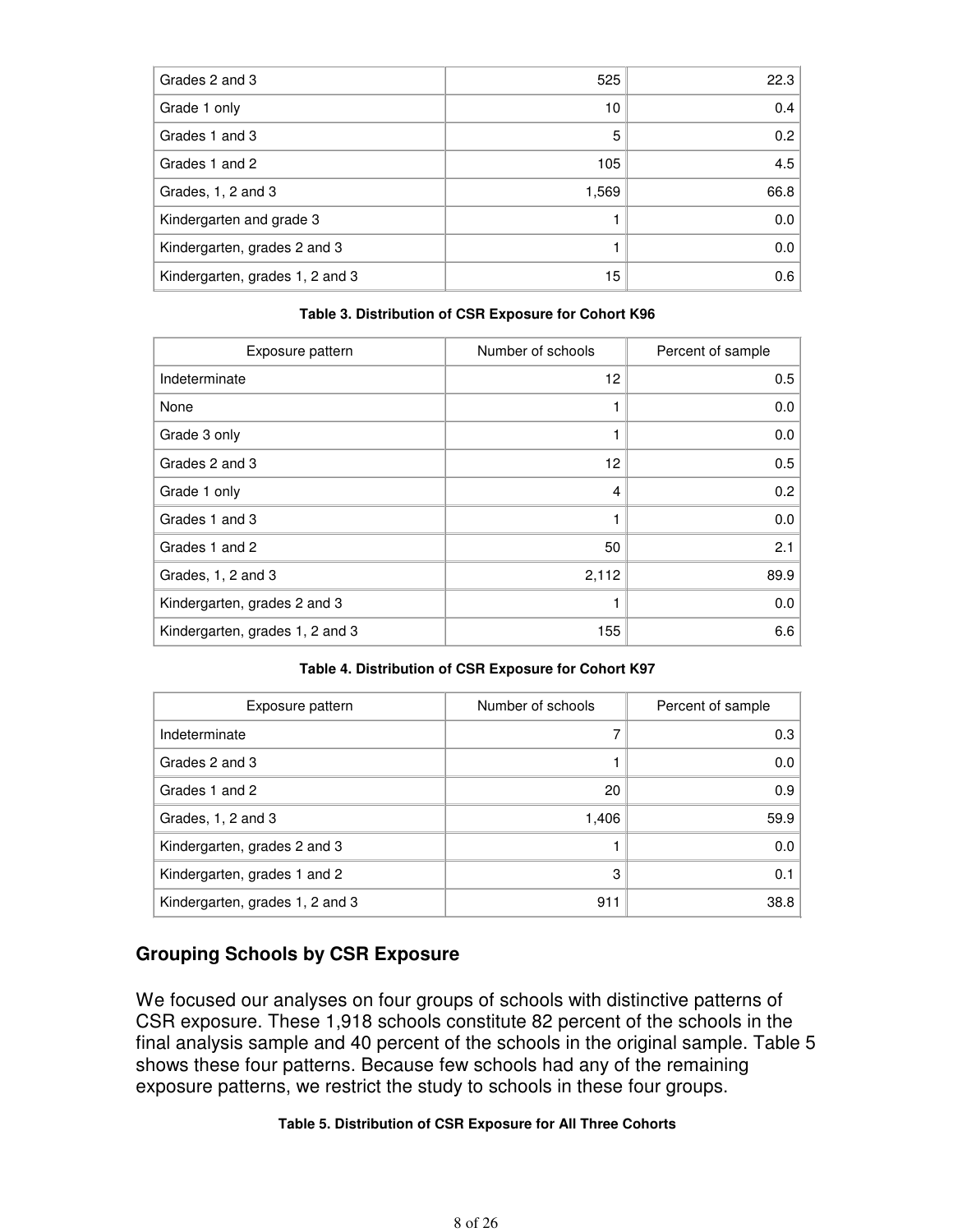| Group | K95     | K96     | K97        | Number of schools |
|-------|---------|---------|------------|-------------------|
| A     | 1, 2, 3 | 1, 2, 3 | 1, 2, 3    | 877               |
| B     | 2, 3    | 1, 2, 3 | 1, 2, 3    | 348               |
| C     | 2, 3    | 1, 2, 3 | K, 1, 2, 3 | 152               |
| D     | 1, 2, 3 | 1, 2, 3 | K, 1, 2, 3 | 541               |

Demographic differences across groups (described below) led us to focus our primary comparisons of outcomes on Group A and Group B. These two groups contain 1,225 schools. In Group A, students who entered kindergarten in 1995-96, 1996-97 or 1997-98 had reduced-size classes in grades 1, 2 and 3 (but not kindergarten). Group B schools serve a similar population of students, but the three cohorts had different exposure to CSR. Students entering kindergarten in 1995-96 had two years of exposure to CSR in second and third grade, those entering in subsequent years had an additional year of CSR in first grade.

## **Student Sample**

As noted above, our analyses are restricted to students in the K95, K96 and K97 cohorts. From these cohorts we included only those students who: 1) attended the same school for kindergarten through second or third grade, depending on the grade of the outcome used in the analysis; 2) did not have a test identified as "Out of Level"; and 3) were not identified as receiving Special Education services. We also excluded students when their STAR data CSR flag was inconsistent with the data from the vast majority (over 90 percent) of their fellow students in the same grade and school. For example if the STAR student data file indicated that for a particular school over 90 percent of third graders in a cohort were in reduced size classes, then we excluded any third graders from that school and cohort for whom the STAR data indicated they were not in reduced size classes.

Table 6 contains summaries of the student demographic characteristics and teacher qualifications of the identified cohorts of students in schools in the four groups. Groups A and B are similar in terms of students and teacher characteristics, while Groups C and D are distinctly different. Schools in Groups A and B have greater percentages of minority students, EL students, and students from families receiving public assistance than schools in Groups C and D. Groups A and B also are similar in terms of teacher characteristics, and they have fewer teachers who are fully-credentialed than schools in Groups C and D. These differences make comparisons between Groups C and D and the other groups difficult because such comparisons would confound student demographics and teacher qualifications with CSR effects. Therefore we focus only on Groups A and B.

There is one instance in which schools in Groups A and B differ with respect to teacher credentials that only is apparent when the data are disaggregated by cohort. Group B schools have more uncredentialed first-grade teachers than Group A schools for cohorts K96 and K97. This difference appeared when Group B introduced CSR at first grade, and it probably is a result of these schools hiring new teachers in the tight teacher labor market that followed the introduction of CSR. (See Tables 7-12 for student and teacher characteristics disaggregated by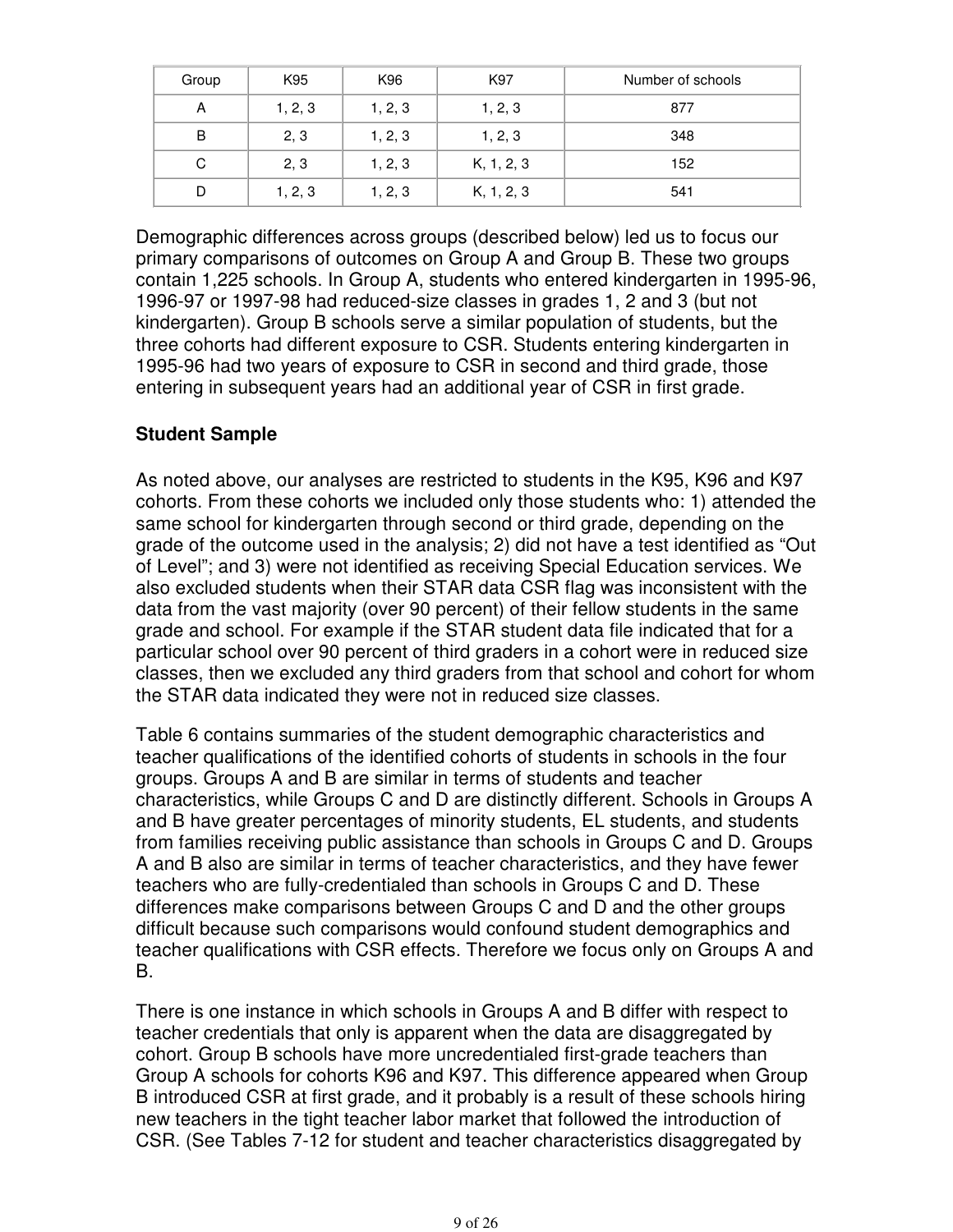| Group |                                 | Student characteristics <sup>a</sup> |            | Teacher characteristics <sup>D</sup> |       |
|-------|---------------------------------|--------------------------------------|------------|--------------------------------------|-------|
|       | AFDC %<br>Minority %<br>$EL \%$ |                                      | Experience | Credential                           |       |
| А     | 66.84                           | 33.23                                | 20.40      | 13.30                                | 89.13 |
| в     | 69.23                           | 32.06                                | 21.09      | 13.25                                | 88.51 |
| С     | 57.66                           | 25.91                                | 18.38      | 13.46                                | 93.10 |
| D     | 51.99                           | 20.67                                | 18.26      | 13.52                                | 94.71 |

| Table 6. Average Student and Teacher Characteristics for Cohorts K95, K96 and K97, by Group |  |  |  |  |  |  |  |  |  |  |  |  |  |  |
|---------------------------------------------------------------------------------------------|--|--|--|--|--|--|--|--|--|--|--|--|--|--|
|---------------------------------------------------------------------------------------------|--|--|--|--|--|--|--|--|--|--|--|--|--|--|

<sup>a</sup>Average for the three cohorts during their kindergarten, first, second, and third grades.

<sup>b</sup>Average years of experience for teachers of the identified cohorts of students; percentage of teachers of the identified cohorts of students with full credentials.

| Table 7. Percentage of Students in Cohort Whose Families Receive AFDC During Four Years, by |  |
|---------------------------------------------------------------------------------------------|--|
| Group                                                                                       |  |

| Group | Cohort | Kindergarten | First grade | Second grade | Third grade |
|-------|--------|--------------|-------------|--------------|-------------|
| A     | K956   | 24.84        | 23.71       | 20.60        | 19.12       |
|       | K967   | 23.71        | 22.06       | 19.12        | 17.43       |
|       | K978   | 22.06        | 19.12       | 17.43        | 15.62       |
| B     | K956   | 25.36        | 24.34       | 22.01        | 20.06       |
|       | K967   | 24.34        | 22.99       | 20.06        | 17.74       |
|       | K978   | 22.99        | 20.06       | 17.74        | 15.39       |
| C     | K956   | 23.11        | 22.67       | 17.82        | 17.12       |
|       | K967   | 22.67        | 20.12       | 17.12        | 15.00       |
|       | K978   | 20.12        | 17.12       | 15.00        | 12.64       |
| D     | K956   | 21.39        | 20.97       | 21.70        | 17.44       |
|       | K967   | 20.97        | 19.16       | 17.44        | 15.13       |
|       | K978   | 19.16        | 17.44       | 15.127       | 13.16       |

#### **Table 8. Percentage of Minority Students in Cohort During Four Years, by Group**

| Group | Cohort | Kindergarten | First grade | Second grade | Third grade |
|-------|--------|--------------|-------------|--------------|-------------|
| A     | K956   | 64.79        | 65.69       | 63.78        | 67.55       |
|       | K967   | 65.69        | 66.57       | 67.55        | 68.42       |
|       | K978   | 66.57        | 67.55       | 68.42        | 69.57       |
| B     | K956   | 66.57        | 67.98       | 62.68        | 70.36       |
|       | K967   | 67.98        | 69.20       | 70.36        | 71.57       |
|       | K978   | 69.20        | 70.36       | 71.57        | 72.92       |
| C     | K956   | 55.10        | 56.45       | 52.88        | 58.64       |
|       | K967   | 56.45        | 57.08       | 58.64        | 59.86       |
|       | K978   | 57.08        | 58.64       | 59.86        | 61.21       |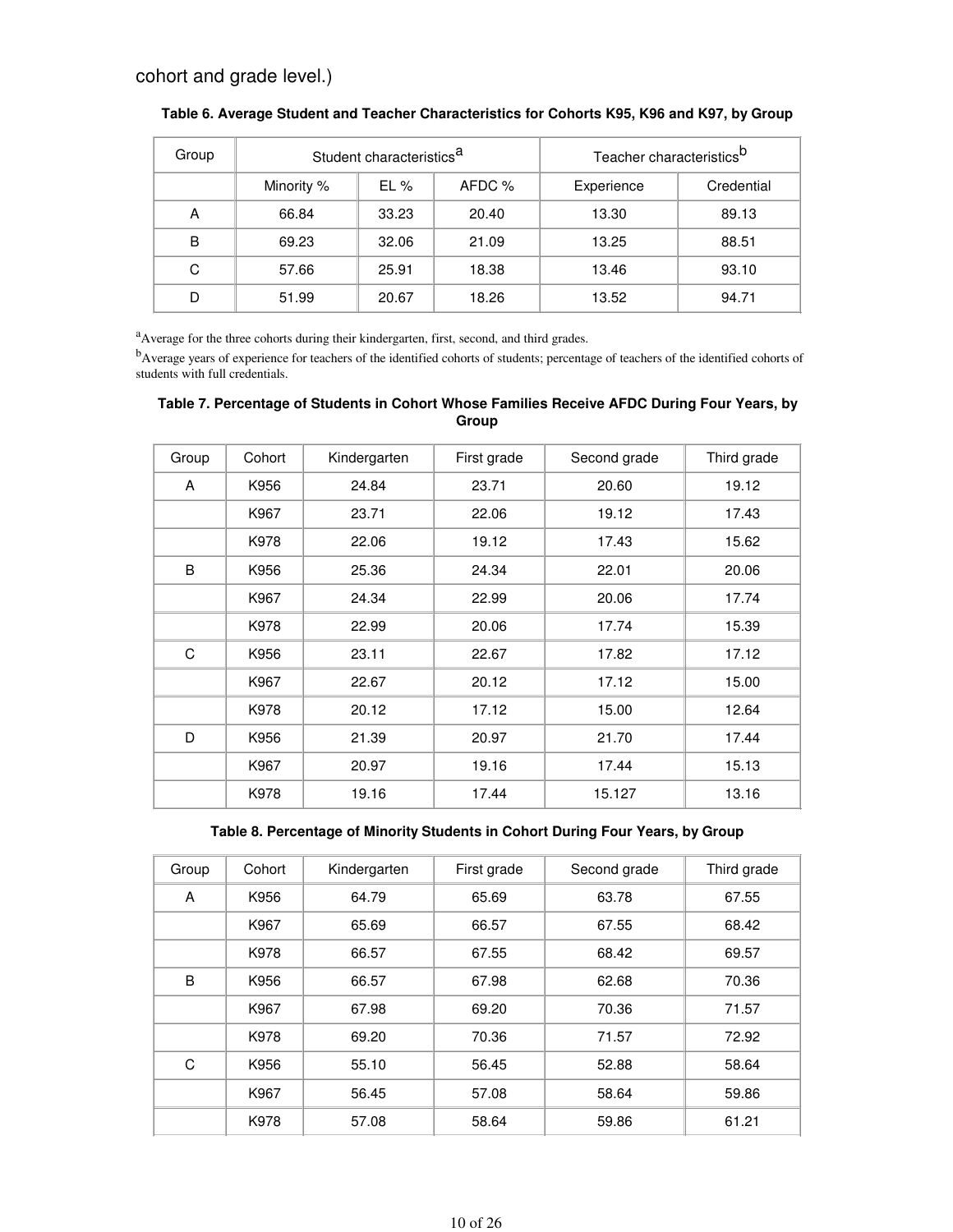| D | K956 | 49.11 | 49.84 | 56.78 | 52.05 |
|---|------|-------|-------|-------|-------|
|   | K967 | 49.84 | 50.80 | 52.05 | 53.14 |
|   | K978 | 50.80 | 52.05 | 53.14 | 54.32 |

| Group | Cohort | Kindergarten | First grade | Second grade | Third grade |
|-------|--------|--------------|-------------|--------------|-------------|
| A     | K956   | 32.51        | 32.92       | 33.26        | 33.37       |
|       | K967   | 32.92        | 33.33       | 33.37        | 33.48       |
|       | K978   | 33.33        | 33.37       | 33.48        | 33.40       |
| B     | K956   | 30.79        | 31.81       | 29.59        | 32.50       |
|       | K967   | 31.81        | 32.24       | 32.50        | 32.86       |
|       | K978   | 32.24        | 32.50       | 32.86        | 32.97       |
| C     | K956   | 24.50        | 25.45       | 23.58        | 26.26       |
|       | K967   | 25.45        | 26.49       | 26.26        | 26.52       |
|       | K978   | 26.49        | 26.26       | 26.52        | 27.15       |
| D     | K956   | 19.00        | 19.72       | 24.88        | 20.35       |
|       | K967   | 19.72        | 20.50       | 20.35        | 20.83       |
|       | K978   | 20.50        | 20.35       | 20.83        | 20.96       |

**Table 9. Percentage of EL Students in Cohort During Four Years, by Group**

| Group | Cohort | Kindergarten | First grade | Second grade | Third grade |
|-------|--------|--------------|-------------|--------------|-------------|
| A     | K956   | 16.08        | 13.24       | 12.85        | 12.51       |
|       | K967   | 16.87        | 11.15       | 12.61        | 12.94       |
|       | K978   | 14.58        | 10.72       | 12.59        | 13.45       |
| B     | K956   | 15.54        | 13.33       | 13.11        | 12.18       |
|       | K967   | 16.45        | 11.25       | 12.69        | 12.70       |
|       | K978   | 15.14        | 10.75       | 12.85        | 12.99       |
| C     | K956   | 16.30        | 13.04       | 12.38        | 13.86       |
|       | K967   | 15.58        | 11.17       | 12.62        | 14.44       |
|       | K978   | 13.24        | 11.53       | 12.96        | 14.42       |
| D     | K956   | 16.42        | 11.99       | 13.04        | 13.75       |
|       | K967   | 15.33        | 11.93       | 12.98        | 14.03       |
|       | K978   | 12.88        | 12.27       | 13.34        | 14.24       |

| Table 11. Percentage of Teachers of Cohort with Full Credentials During Four Years, by Group |  |  |
|----------------------------------------------------------------------------------------------|--|--|
|                                                                                              |  |  |

| Group | Cohort | Kindergarten | First grade | Second grade | Third grade |
|-------|--------|--------------|-------------|--------------|-------------|
| А     | K956   | 98.06        | 95.21       | 87.34        | 85.21       |
|       | K967   | 96.22        | 85.56       | 87.10        | 87.05       |
|       | K978   | 88.09        | 85.11       | 86.65        | 88.01       |
| B     | K956   | 98.78        | 95.74       | 86.56        | 84.18       |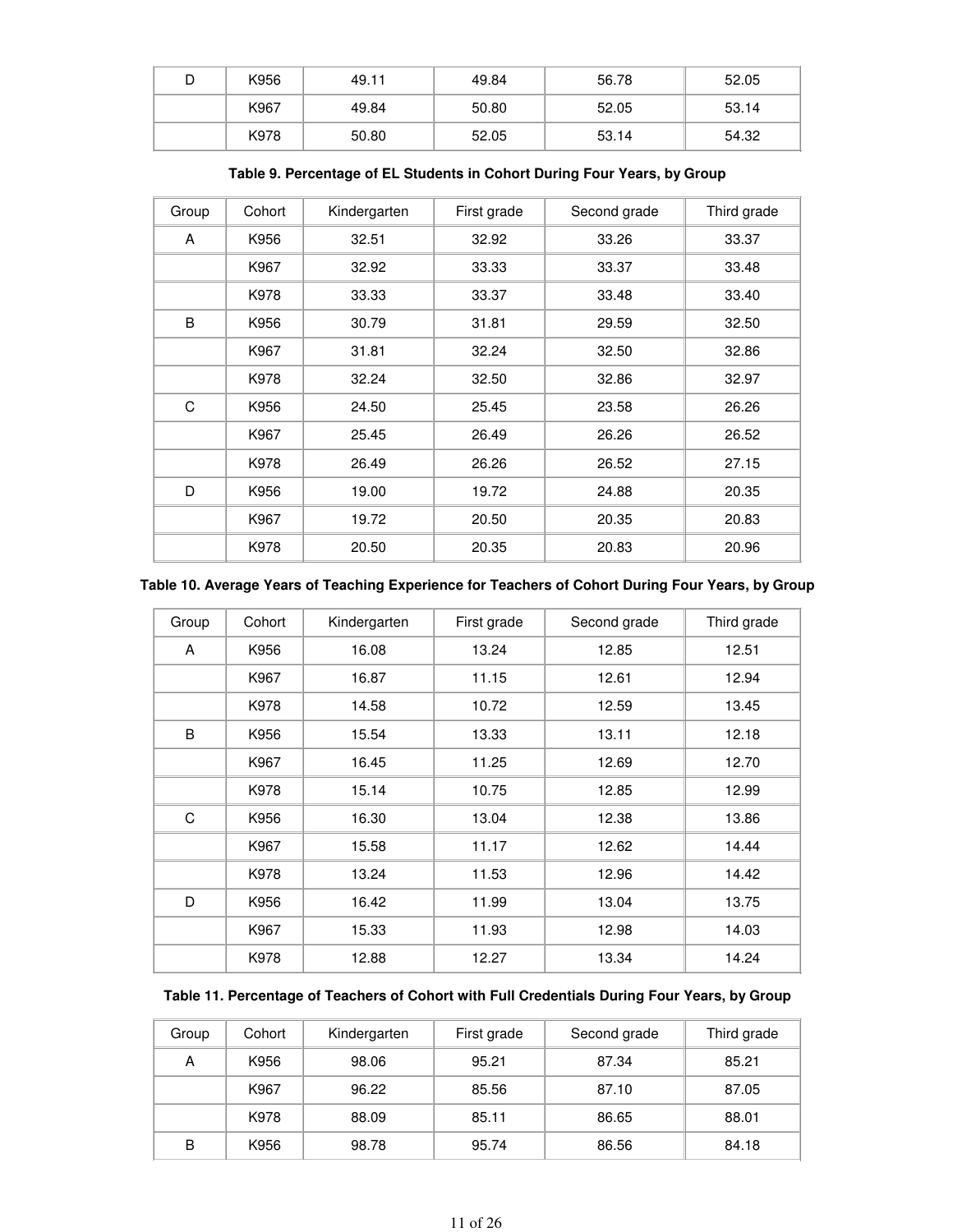|   | K967 | 96.26 | 83.11 | 86.09 | 86.28 |
|---|------|-------|-------|-------|-------|
|   | K978 | 88.96 | 82.29 | 85.75 | 88.11 |
| C | K956 | 98.99 | 97.31 | 92.66 | 90.27 |
|   | K967 | 97.85 | 92.24 | 89.47 | 92.27 |
|   | K978 | 91.98 | 89.21 | 91.67 | 93.27 |
| D | K956 | 98.45 | 96.58 | 93.17 | 94.05 |
|   | K967 | 97.01 | 93.63 | 94.41 | 94.28 |
|   | K978 | 92.39 | 94.02 | 94.19 | 94.34 |

**Table 12. Parameter Estimates (Standard Errors) for Model 1**

|                                             | Grade 2        |               |                | Grade 3         |                |             |
|---------------------------------------------|----------------|---------------|----------------|-----------------|----------------|-------------|
|                                             | Math           | Reading       | Language       | Math            | Reading        | Language    |
| Mean Group A, K95                           | 569.5<br>(0.9) | 571.5(1)      | 583.3<br>(0.9) | 603.3<br>(1)    | 608.8<br>(1.1) | 607.6(1)    |
| Difference, Group A K96 less<br>K95         | 7.3(0.3)       | 5(0.3)        | 4.4(0.3)       | 6.9(0.3)        | 4.6(0.3)       | 5.8(0.3)    |
| Difference, Group A K97 less<br>K95         | 13.2<br>(0.4)  | 10.9<br>(0.4) | 9.1(0.4)       | 12.3<br>(0.4)   | 9.4(0.3)       | 10.4(0.4)   |
| Difference between Groups<br>K95            | $-8.6(1.7)$    | $-4.5(1.8)$   | $-5.4(1.7)$    | $-5.8$<br>(1.8) | $-6.7(2)$      | $-7.3(1.8)$ |
| Group B linear trend                        | 1.9(0.5)       | $-0.1(0.5)$   | 0.5(0.5)       | 0.7(0.5)        | 0.7(0.5)       | 0.8(0.5)    |
| Effect of additional year CSR at<br>grade 1 | $-0.9(0.7)$    | 1.7(0.7)      | 0.9(0.7)       | 0.7(0.7)        | $-1.1(0.7)$    | $-0.8(0.7)$ |

Note: The difference parameter estimates of the Difference, Group A K96 less K95 and the Difference, Group A K97 less K95 contain the Group A linear trend and the common (across Groups) cohort deviations from the linear trend.

Group A schools had between 53,000 and 59,000 students per cohort when the cohorts reached grade 2, and between 46,000 and 48,000 students per cohort when the cohorts reached third grade. For Group B, the numbers of second graders per cohort ranged from 23,000 to 25,000 and the number of third graders per cohort ranged from 19,000 to 21,000. The samples are smaller in third grade than in second grade because they are restricted to students who attended the same school for one additional year.

## **Analysis**

Our goal is to determine if cohort-to-cohort variation in CSR exposure predicts cohort-to-cohort variation in test scores. On the basis of the exposure patterns presented in Table 5, we note that a comparison of schools across years, groups and cohorts can only provide data on the effects of a one-year variation in exposure to CSR. Larger differences in exposure do not exist among comparable groups of schools. In addition, other reforms and changes were taking place during this period that might have affected test scores. As a result, a simple comparison of scores for students in the K95 cohort with scores for students in the K96 or K97 cohorts might confound CSR effects with these other changes. More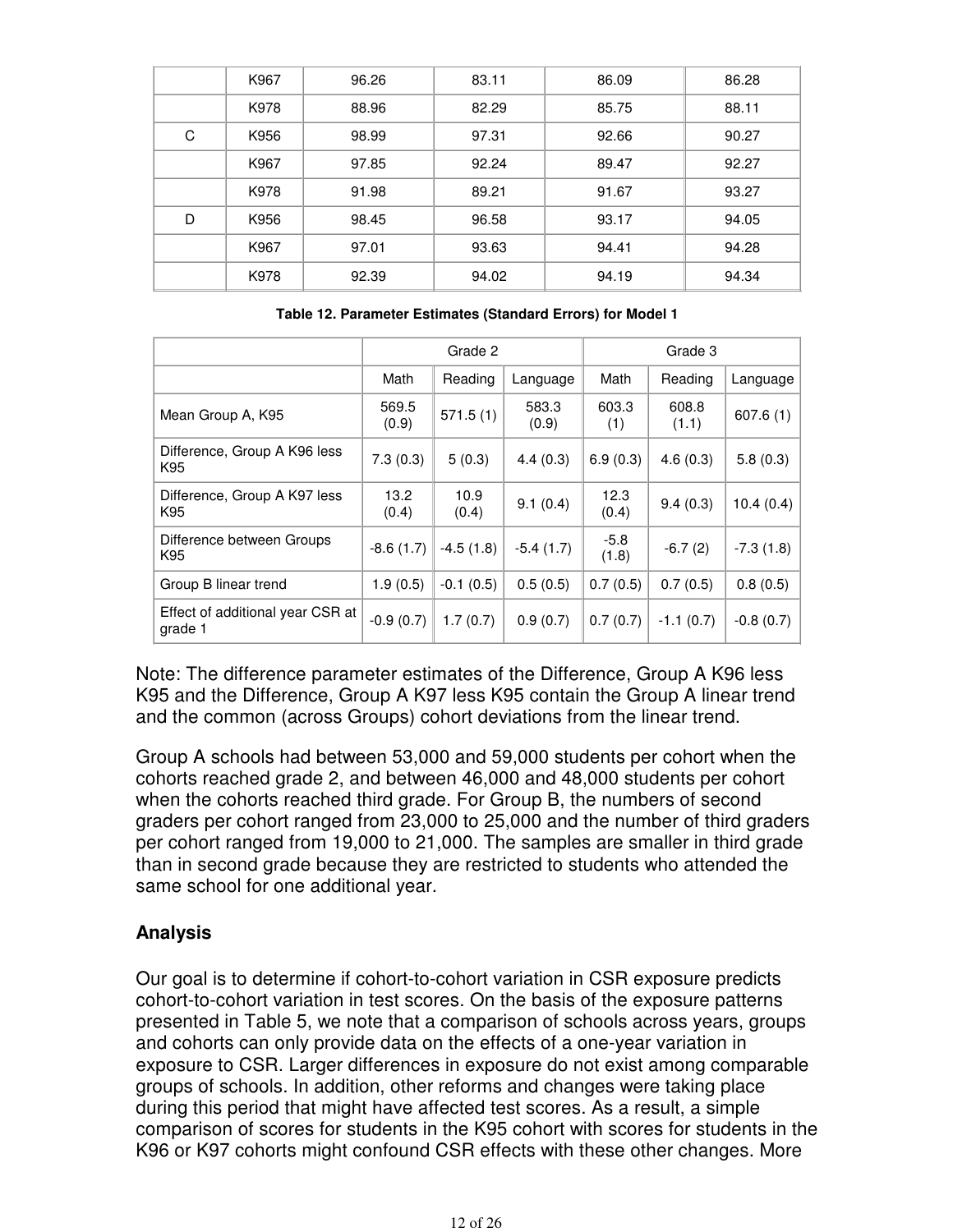complex comparisons, however, can isolate the effects of CSR with less confounding of alternative effects. For example, because the exposure to CSR was the same for all three cohorts in Group A, these schools provide a measure of the effects of factors unrelated to CSR on the trend in scores over these three years. Similarly, differences between K96 and K97 scores in Group B schools also are unrelated to CSR because exposure was the same for these two cohorts (but not for the K95 cohort). Thus, differences among these five cohorts in Groups A and B can be used to estimate the effects of other programs and the effects of cohort-to-cohort variation.

On the other hand, the students in the Group B-K95 cohort had one year less CSR exposure during first grade than the students in the two later Group B cohorts and than students in all three cohorts in Group A. By comparing scores for the Group B-K95 students to those of other students, we can observe differences between groups with varying exposure to CSR. However, we must make judicious use of the data from the other students to limit the confounding effects of other programs and cohort-to-cohort variation in scores. The following list of comparisons with Group B-K95 highlights the assumptions about groups and time trends that are required for the comparisons to provide unconfounded estimates of the CSR effect. It also points out the comparisons that we believe provide the best estimates of the CSR effect.

**Comparison 1**: Compare Group B-K95 scores to Group B-K96 or Group B-K97 scores. The comparison yields unconfounded estimates of the CSR effect if we assume that, in the absence of CSR, scores do not change systematically over time. However, research has consistently shown that score gains occur in the years following the introduction of a new, high-stakes testing program even in the absence of other initiatives. Thus, this assumption seems unwarranted, i.e., scores are likely to change over time even in the absence of CSR. In fact, this change is evident in Group A where CSR exposure is constant. As a result, we will not use these within-Group B comparisons as an estimate of the CSR effect.

**Comparison 2**: Compare Group B-K95 scores to Group A-K95 scores. This comparison yields unconfounded estimates of the CSR effect if we assume that, in the absence of CSR, the groups would have the same scores on average. At first this assumption seems reasonable because the schools in the two groups are very similar on student demographic and teacher characteristics. However, the schools in Group A implemented CSR more quickly than schools in Group B, and the factors that led to this alternative behavior might be related to average scores. Thus, we do not think this assumption is warranted. (Alternatively, comparison of Group B-K95 to Group A-K96 or K97 would be affected both by time trends and cross group differences. The required assumptions for unconfounded estimation are not tenable in these comparisons either.)

**Comparison 3**: Compare the difference between Group B-K96 and Group B-K95 to the difference between Group B-K97 and Group B-K96. This comparison attempts to remove the time trend by using the difference between Group B-K97 and Group B-K96 scores as an estimate of the time trend between K95 and K96. The comparison yields unconfounded estimates if we assume that the time trend in scores is linear across the three cohorts. This is one of the estimates that will be presented in the Results section. (In Table 13, Comparison 3 is found in the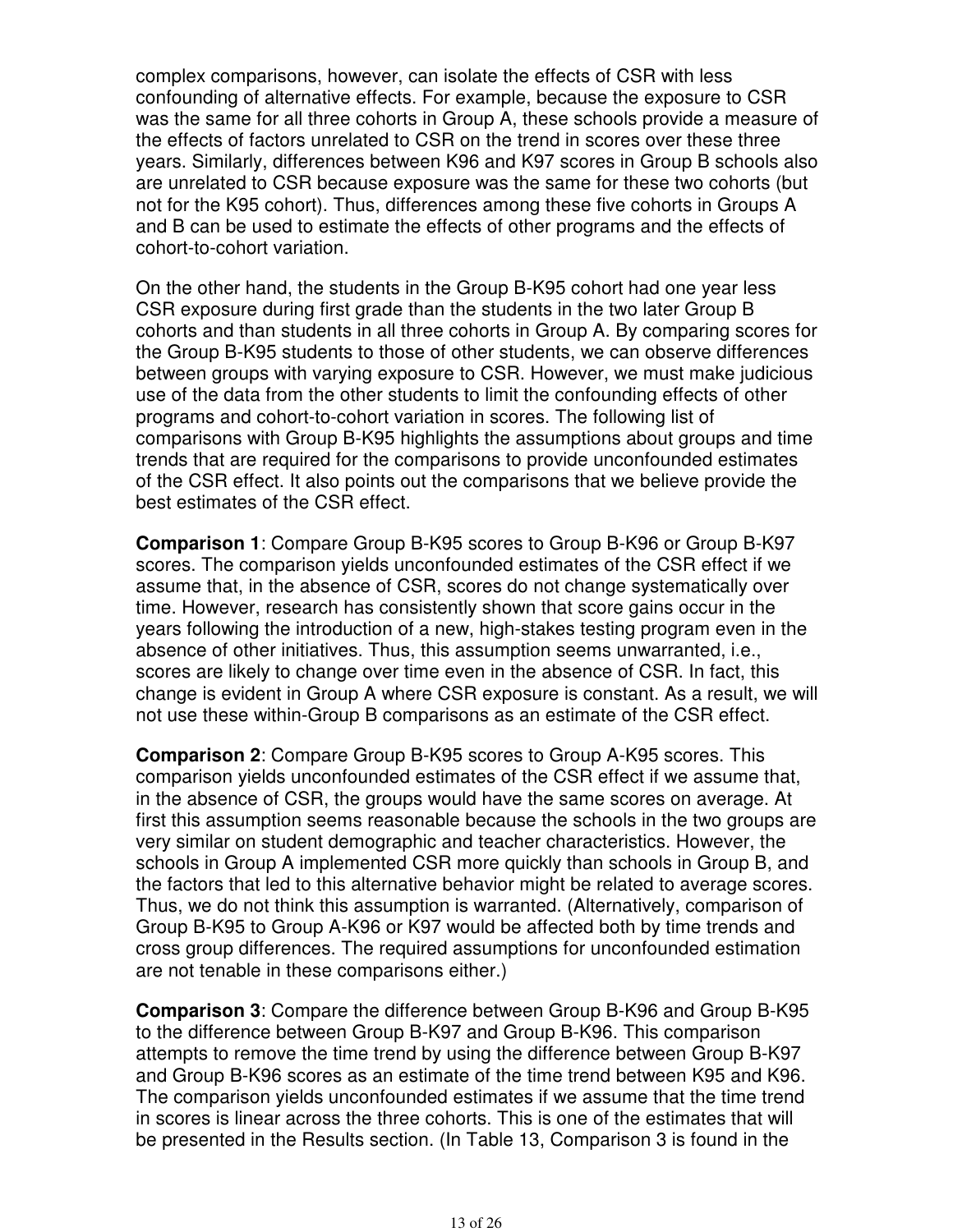row labeled Difference and the column labeled Group B.)

**Comparison 4**: Compare the difference between Group B-K95 and Group A-K95 to the difference between Group B-K96 and Group A-K96. (This is equivalent to comparing the difference between K96 and K95 for Group B to the difference between K96 and K95 in Group A.) This comparison uses differences across Groups in K96 to estimate differences across groups in K95. Alternatively, we can view this estimate as using Group A to estimate the time trend from K95 to K96. This estimate is unconfounded if we assume that, in the absence of CSR, group differences would be constant over time. (We could also include the K97 cohorts in these comparisons.) We also present this comparison in the Results section. (In Table 13, Comparison 4 is found in the row labeled K96 less K95 and the column labeled Difference.)

**Comparison 5**: Compare the difference in differences for Group B (i.e., compare the difference between K96 and K95 and the difference between K97 and K96) to the difference in differences for Group A. This model uses Group A to estimate the size of cohort-to-cohort deviations from a linear time trend in Group B. This model produces unconfounded estimates of the CSR effect if we assume that no interactions would exist in between groups and deviations from time trends in the absence of CSR. (In Table 13, Comparison 5 is found in the row labeled Difference and column labeled Difference.)

Because scores for students within the same school might be positively correlated and because schools vary in size, the simple average estimators described above might not be efficient. Therefore, we also fit a hierarchical linear model to estimate Comparison 5 while allowing for possible intra-school correlation. Model 1 for a score for the kth student in cohort  $t$  ( $t = 1$  for K95, 2 for K96 and 3 for K97), school j of group i,  $y_{i}$ <sub>itk</sub>, is given by

$$
y_{\text{ytk}} = \mu_{\text{y}} + \beta_{\text{y}}t + \varphi_{\text{l}}(t=1) + \varphi_{\text{2}}I(t=2) + \varepsilon_{\text{ytk}}
$$
  
\n
$$
\mu_{\text{y}} = \mu_{\text{l}} + \eta_{\text{y}}
$$
  
\n
$$
\beta_{\text{y}} = \beta_{\text{i}} + \zeta_{\text{y}}
$$
  
\n
$$
\varepsilon_{\text{ytk}} \text{ i.i.d. } N(0, \sigma^2), \eta_{\text{y}} \text{ i.i.d. } N(0, \tau^2), \zeta_{\text{y}} \text{ i.i.d. } N(0, \nu^2), \text{ Corr}(\eta_{\text{y}}, \zeta_{\text{y}}) = \rho
$$

The functions  $I(t = 1)$  and  $I(t = 2)$  equal one if  $t = 1$  or 2 respectively and zero otherwise. SAS Proc Mixed provided estimates of the coefficients of the random effects model. We also used fixed school effects models and the results were nearly identical. Sensitivity analyses were conducted to explore the effects of teacher credentials, and the results were essentially unchanged.

We fit Model 1 separately for grades 2 and 3. Individual student scores are not linkable over time in the STAR data, so growth modeling was not possible. Models of change for cohorts within school were feasible, but because we had no hypotheses on the effects of a year's delay in CSR for growth in the following two years, we looked only at the effects within each grade.

# **Results**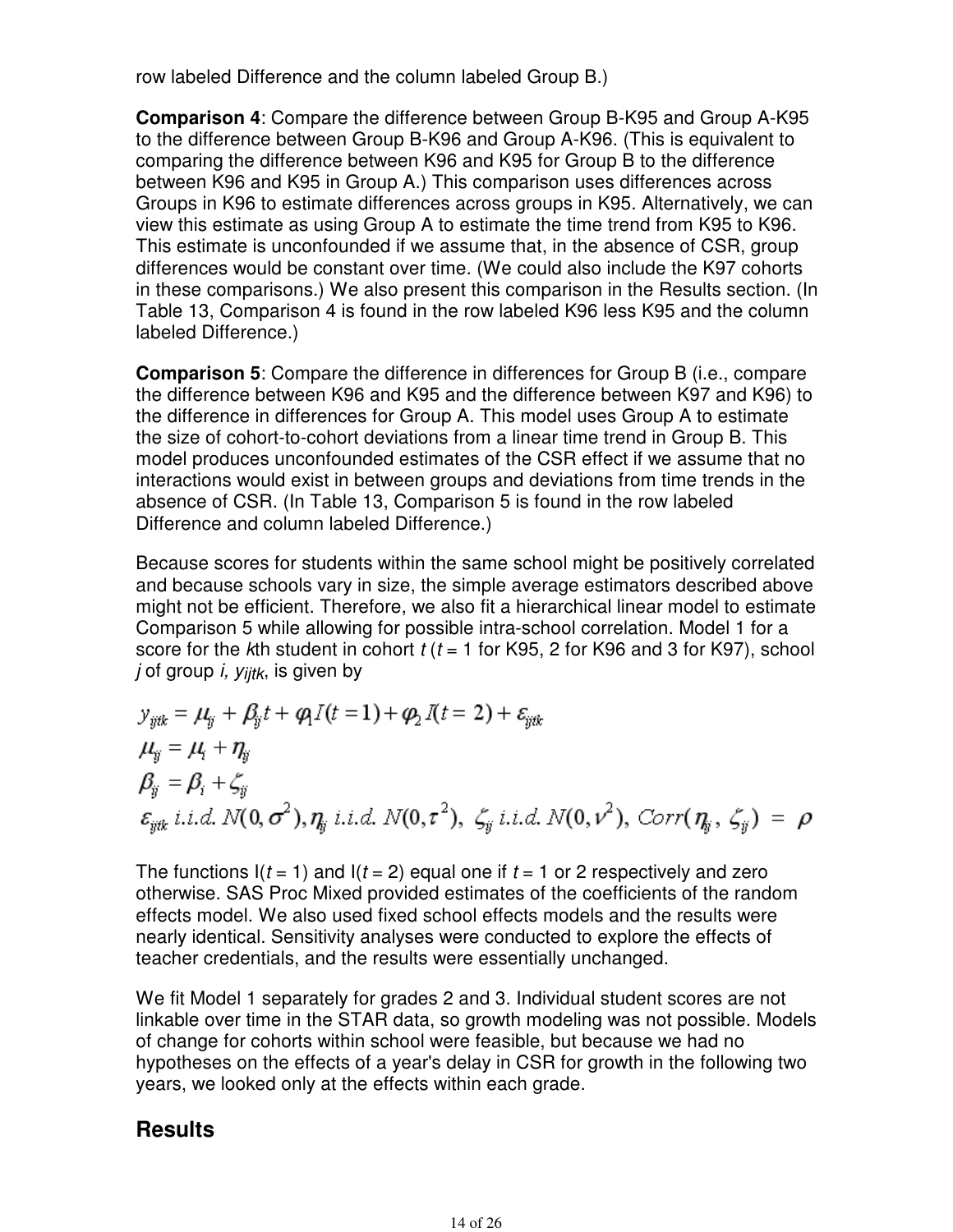## **CSR Effects on Math, Reading and Language Test Score**

There is an upward trend in scores across cohorts K95, K96, and K97 in both Group A and Group B schools (see Figure 1). The top panel of the figure shows the box and whisker plots of the distribution of school mean math scores for the three cohorts of students from Group A schools. The dot corresponds to the median score, the upper and lower sides of the rectangle correspond to the 25th and 75th percentiles of the distribution, and the brackets at the ends of the whiskers correspond to the 5th and 95th percentiles of the distribution of scores. Dots beyond the whiskers are extreme outliers.

There is an obvious upward trend in scores across cohorts over time, as the distribution shifts to the right for each successive cohort. However, in Group A schools, all three cohorts experienced exactly the same pattern of CSR exposure (grades 1 through 3). Thus, the trend in scores is not related to changes in the level of CSR exposure.(Note 6) During the time period that our three study cohorts were in kindergarten through grade 3, California enacted several other statewide education initiatives, including the introduction of demanding new curriculum standards, a statewide standardized testing program with high-stakes accountability, and the end of bilingual education. All of these programs might contribute to rising test scores across cohorts, even if differences in CSR have no effect.

The lower panel in Figure 1 shows box and whisker plots for the cohorts in the Group B schools. The plots for Group B show a nearly identical trend to the plots for Group A, even though students in cohort K95 in Group B had one year less exposure to CSR than students in the other two cohorts in Group B. Figures for reading and language scores show similar patterns (see Figures 2 and 3). On the basis of this figure, it seems clear that the additional year of CSR in first grade did not have large effects on mathematics scores.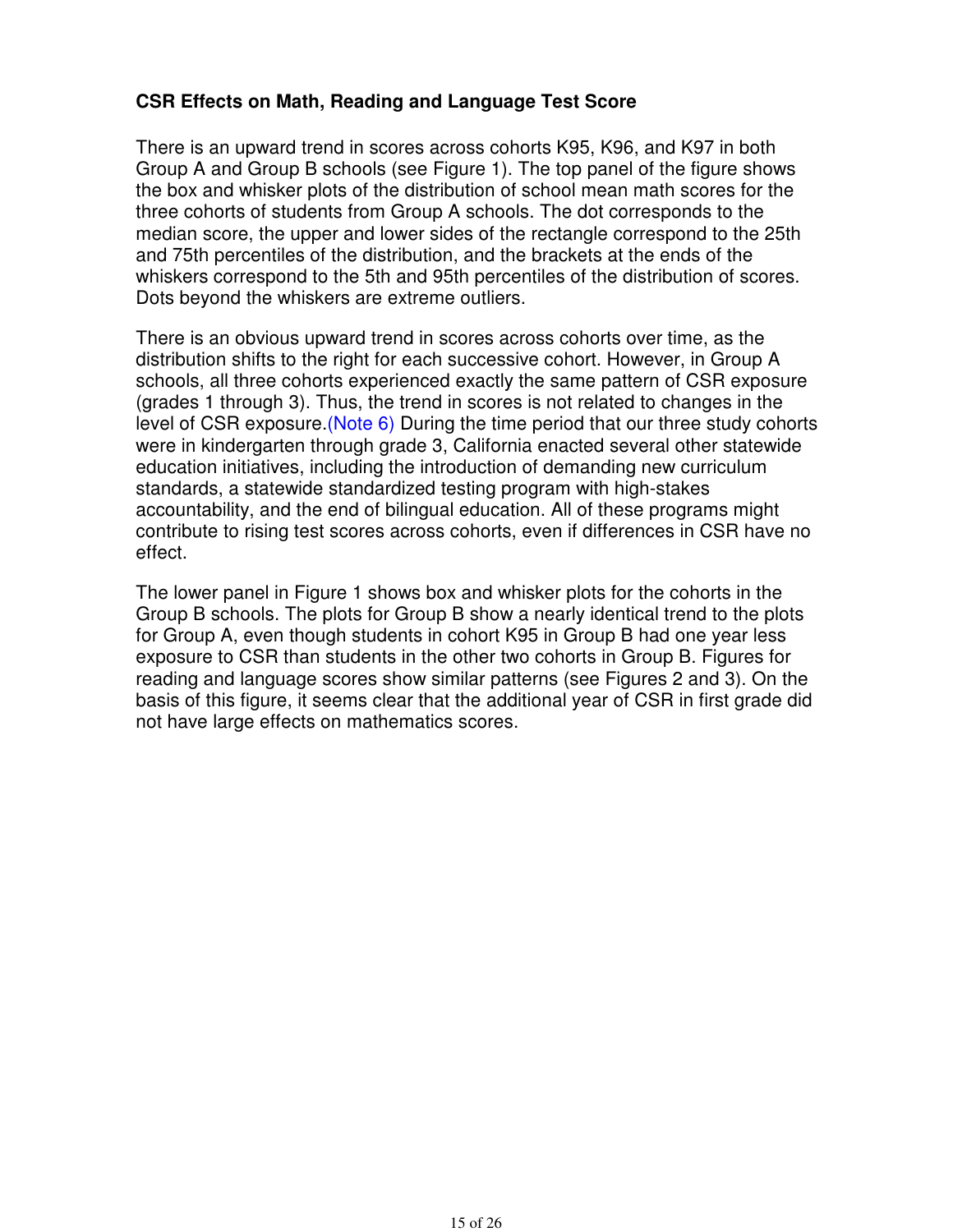

**Figure 1.** Third grade SAT-9 score distributions in mathematics for successive cohorts of students with constant vs. increasing CSR exposure.

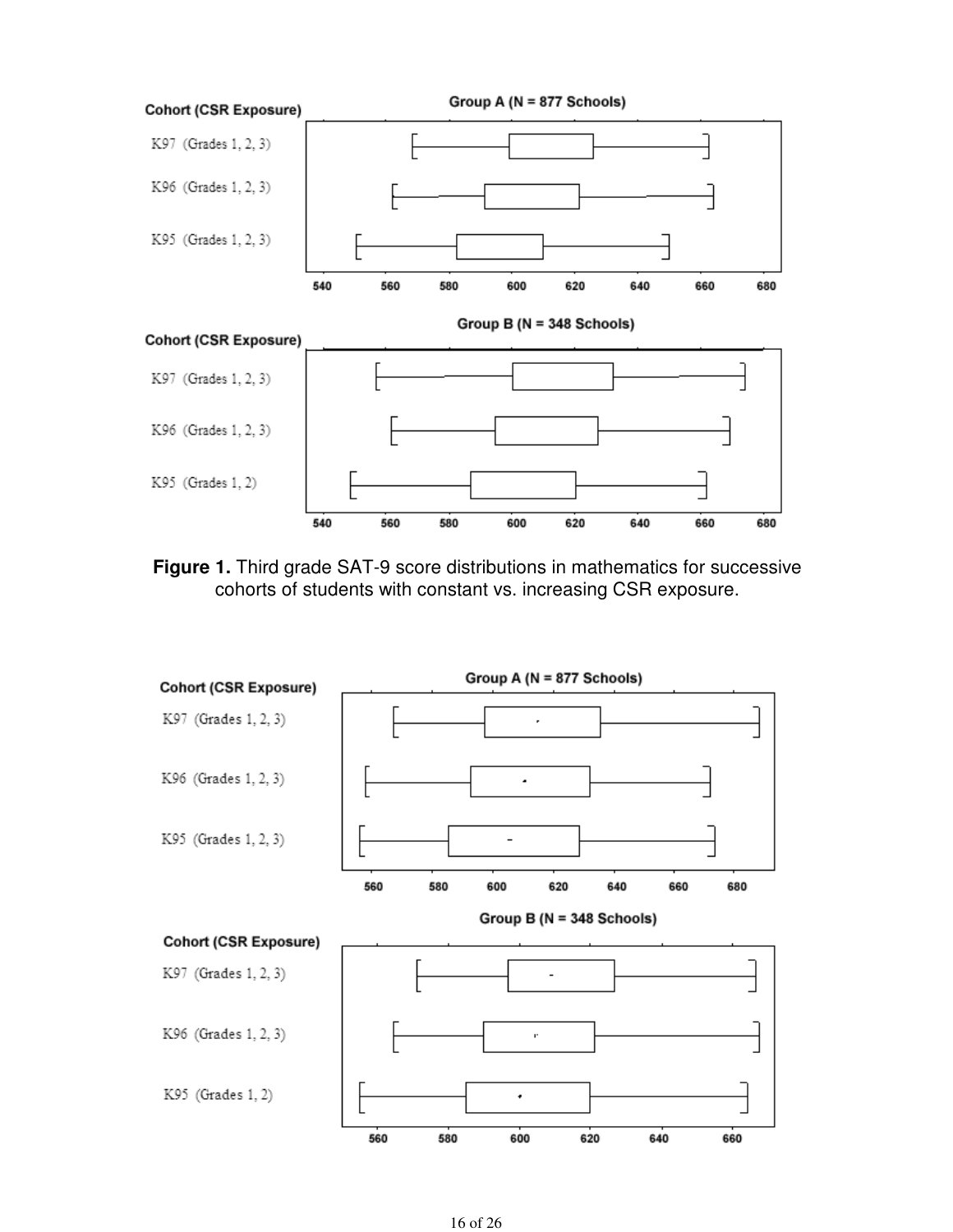**Figure 2.** Third grade SAT-9 score distributions in reading for successive cohorts of students with constant vs. increasing CSR exposure.



**Figure 3.** Third grade SAT-9 score distributions in language for successive cohorts of students with constant vs. increasing CSR exposure.

Table 13 provides further evidence that, for students in these cohorts and schools, the effects of an additional year of CSR were small. In Table 13a, the first row presents the differences between mean second-grade math scores for K96 and K95 for Groups A and B, and the difference between these differences. The second row contains the differences between mean second-grade math scores for K97 and K96 for the two groups and the difference between the differences. In the third row we have the difference of these two cohort-to-cohort differences in each Group and between the groups. Tables 13b-13f contain similar differences for grade 3 mathematics scores and for grades 2 and 3 reading and language scores.

The table contains the results of comparisons 3, 4 and 5 among cohort means by group, grade, and subject. For example, for Group B, the difference in mean scores for K96 and K95 is the difference between a cohort of students that participated in CSR in grades 1, 2 and 3 and a cohort that participated only in grade 2 and 3. Thus, the value of 6.49 from Table 13a represents in part an effect of one additional year of CSR when students were tested in second grade. It also includes other effects occurring during this time. Comparison 3 attempts to remove the time trend in this comparison by using the difference between K97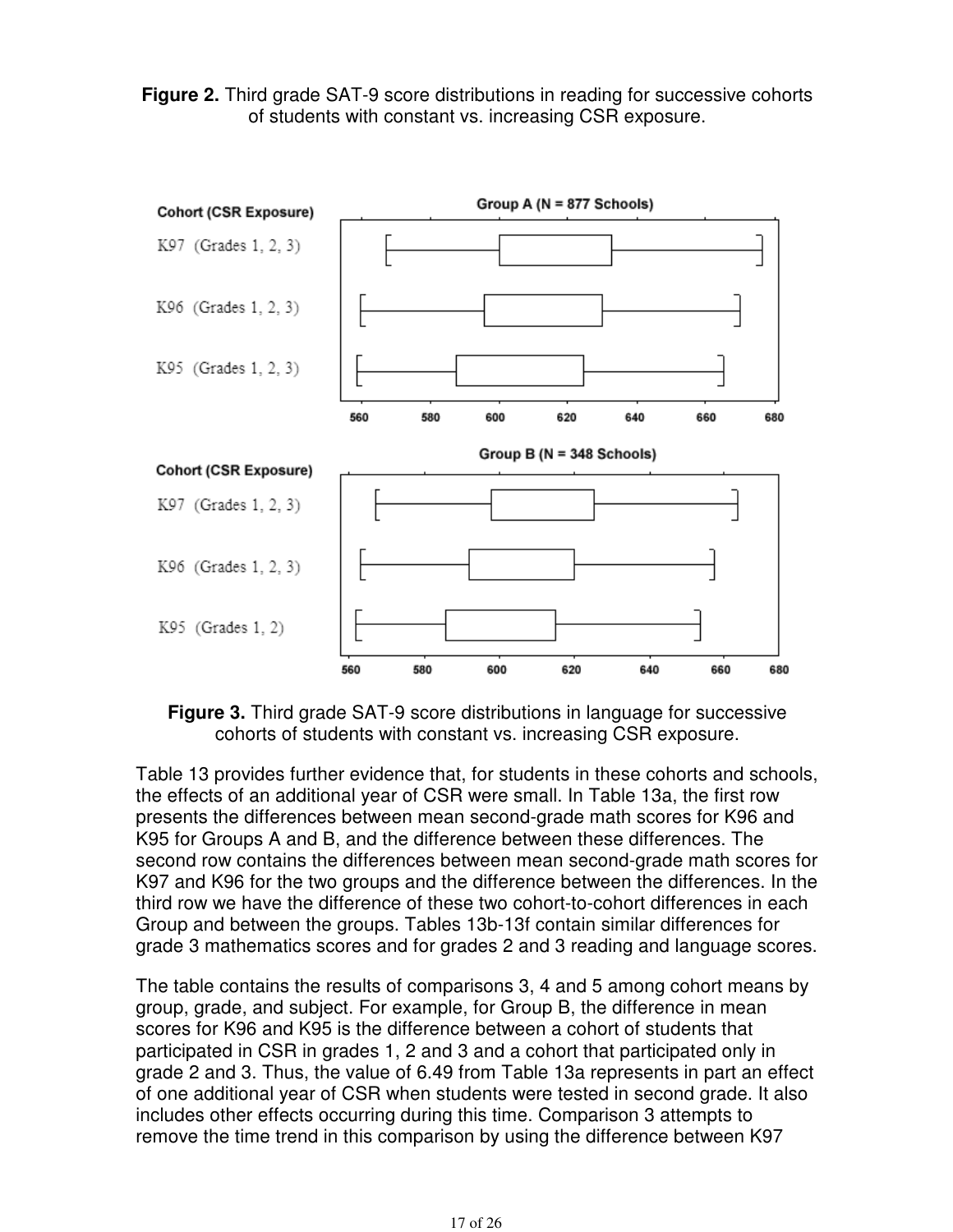and K96 in Group B, which is found in Table 13a to be 8.05. Under the assumptions listed above, the difference between these two values produces an unconfounded estimate of the CSR effect as - 1.57 (the last row of Table 13a in the Group B column).

Comparison 4 uses the difference between K96 and K95 in Group A to estimate the natural trend in scores, and adjusts the Group B differences accordingly. This produces an estimate of the CSR effect as 1.15 (the last column in the first row of Table 13a). As noted above, each estimate makes different assumptions about what has remained constant across time or groups. The estimate in the Group B column assumes that changes from cohort to cohort in Group B are constant except for CSR. The estimate in the K96 less K95 row assumes that changes from K95 to K96 are constant across Groups A and B except for CSR.

Comparison 5 assumes that, except for the effects of CSR, cohort-specific deviations from a linear trend are constant across groups. This difference of differences approach provides an estimate of the CSR effect equal to - 0.52. This value is computed as the difference of the values for Groups B and A in the last row of Table 13a. (The estimate is given in the Difference column of the Difference row of Table 13a.)

#### **Table 13a. Second Grade Math**

|              | Group A | Group B | <b>Difference</b> |
|--------------|---------|---------|-------------------|
| K96 less K95 | 5.34    | 6.49    | 1.15              |
| K97 less K96 | 6.39    | 8.05    | 1.67              |
| Difference   | -1.05   | $-1.57$ | -0.52             |

#### **Table 13b. Third Grade Math**

|              |      | Group $A \mid$ Group $B \mid$ | Difference |
|--------------|------|-------------------------------|------------|
| K96 less K95 | 6.79 | 8.17                          | 1.38       |
| K97 less K96 | 6.53 | 7.29                          | 0.71       |
| Difference   | 0.26 | 0.93                          | 0.67       |

#### **Table 13c. Second Grade Reading**

|                   |         |       | Group $A \mid$ Group $B \mid$ Difference |
|-------------------|---------|-------|------------------------------------------|
| K96 less K95      | 2.05    | 3.66  | 1.61                                     |
| K97 less K96      | 6.26    | 6.05  | $-0.21$                                  |
| <b>Difference</b> | $-4.21$ | -2.39 | 1.82                                     |

#### **Table 13d. Third Grade Reading**

|              | Group A |         | Group B   Difference |
|--------------|---------|---------|----------------------|
| K96 less K95 | 4.63    | 4.04    | -0.59                |
| K97 less K96 | 6.23    | 6.77    | 0.54                 |
| Difference   | -1.59   | $-2.72$ | -1.13                |

#### **Table 13e. Second Grade Language**

|              |       |         | Group A   Group B   Difference |
|--------------|-------|---------|--------------------------------|
| K96 less K95 | 2.00  | 3.35    | 1.35                           |
| K97 less K96 | 5.25  | 5.54    | 0.29                           |
| Difference   | -3.26 | $-2.20$ | 1.06                           |

#### **Table 13f. Third Grade Language**

|              |      |         | Group $A \mid$ Group $B \mid$ Difference |
|--------------|------|---------|------------------------------------------|
| K96 less K95 | 6.03 | 5.83    | $-0.20$                                  |
| K97 less K96 | 5.78 | 6.55    | 0.76                                     |
| Difference   | 0.24 | $-0.71$ | $-0.96$                                  |

The estimates in Table 13 ignore random school effects that are included in Model 1 to produce efficient estimates and test the null hypothesis that the effect is zero. The results of this model are reported in Table 14, and the full model estimates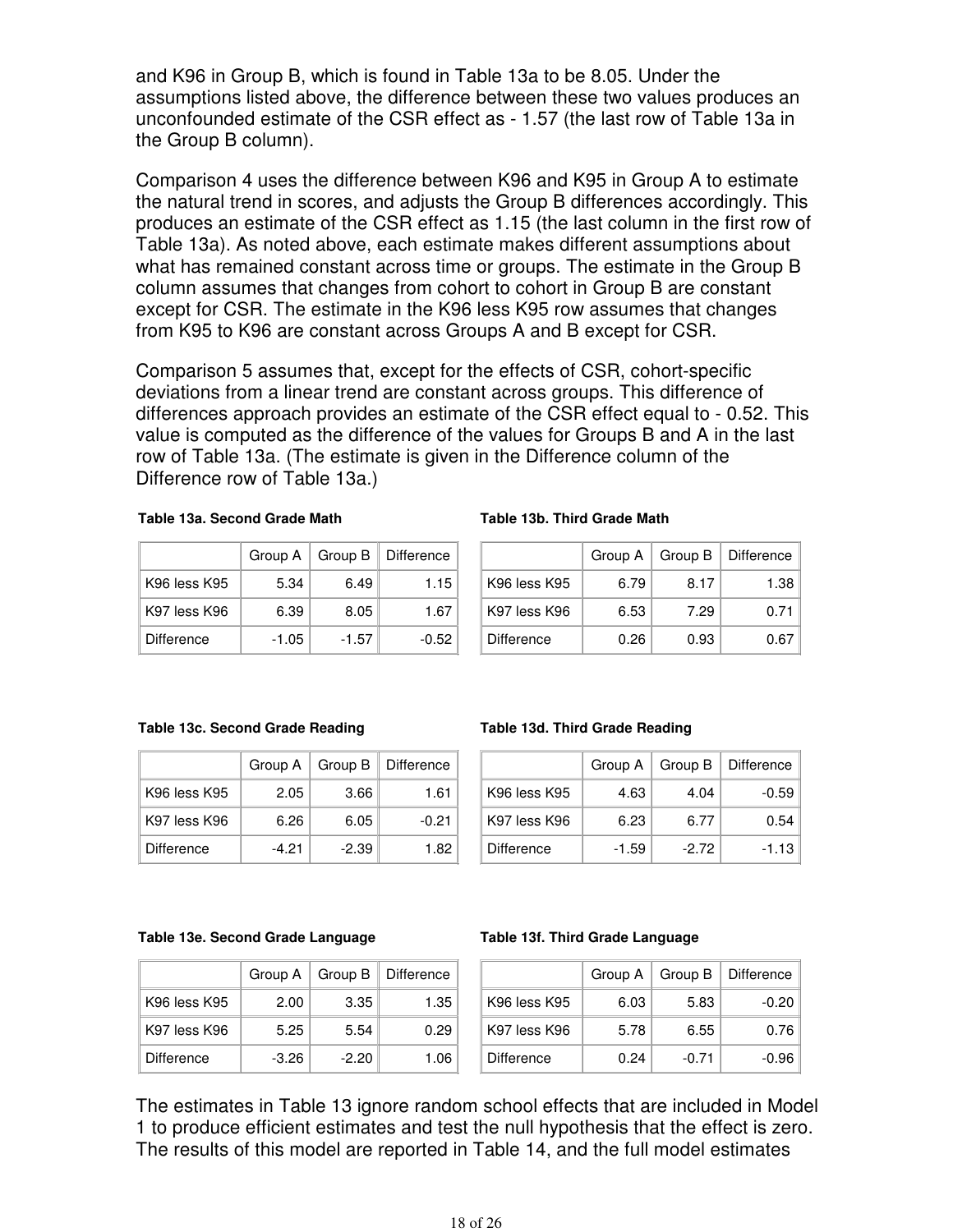are included in Table 15. The estimated effects are uniformly small in absolute value ranging from - 1.1 to 1.7; these estimates are also small relative to the standard deviation in SAT-9 scores (about 40 scale score points). In addition, the effects across grades are offset--the negative estimate for math in grade 2 is followed by a positive estimate at grade 3, and the positive estimates for reading and language at grade 2 are followed negative estimates at grade 3. Overall, the estimates from Table 13 and Table 14 are very similar and suggest little CSR effect. We also explored school fixed effects models and the results were nearly identical to those in Table 15.

|          | Grade 2                | Grade 3                |  |  |
|----------|------------------------|------------------------|--|--|
| Math     | $-0.9$ ( $-2.3, 0.5$ ) | $0.7$ (- 0.7, 2.2)     |  |  |
| Reading  | 1.7(0.3, 3.1)          | $-1.1$ ( $-2.6, 0.3$ ) |  |  |
| Language | $0.9(-0.4, 2.2)$       | $-0.8$ ( $-2.3, 0.6$ ) |  |  |

|  |  | Table 14. Estimates of 95% Confidence Intervals of CSR Effects from Model 1 |  |  |  |
|--|--|-----------------------------------------------------------------------------|--|--|--|
|  |  |                                                                             |  |  |  |

We also conducted some sensitivity analyses to see whether these results were consistent for across student and teacher characteristics. We found similar results when we restricted the analysis to schools with more than 65 percent minority students, suggesting that the CSR effect was not larger for minority students. (This analysis included about one-half of the schools.) To address the possible bias introduced by the difference between Groups A and B in the change in the percentage of fully-credentialed first grade teachers, we restricted the analysis to schools with no change in the percentage of fully-credentialed teachers during this time period. The results of this analysis were similar, as well. Finally, we ran the analyses with both restrictions, and although the sample of schools was small, we saw no substantial differences in the results.

## **Caveats**

These school-level analyses were less susceptible to confounding from external sources than the statewide analyses presented by Stecher, Bugliari and McCaffrey (2002). For example, we were able to control for student mobility by only including students who attended the same school from kindergarten through second or third grade. Yet, there are still limitations in these analyses. The greatest limitation comes from the lack of variation that existed in exposure to CSR. Our comparisons were limited to a one-year difference in exposure to reduced size classes among students whose total exposure was two or three years. The one-year difference occurred in first grade, and all students subsequently participated in reduced size classes in second and third grade--the points at which their achievement was measured. The Tennessee STAR experiment compared students who attended reduced size classes for four consecutive years with students who attended normal size classes for four consecutive years. They found that at least two years of exposure were needed to produce lasting differences. Those conditions for comparison did not exist in California.

There have also been modest changes in the demographic characteristics of students during this period that might have affected achievement trends. Table 15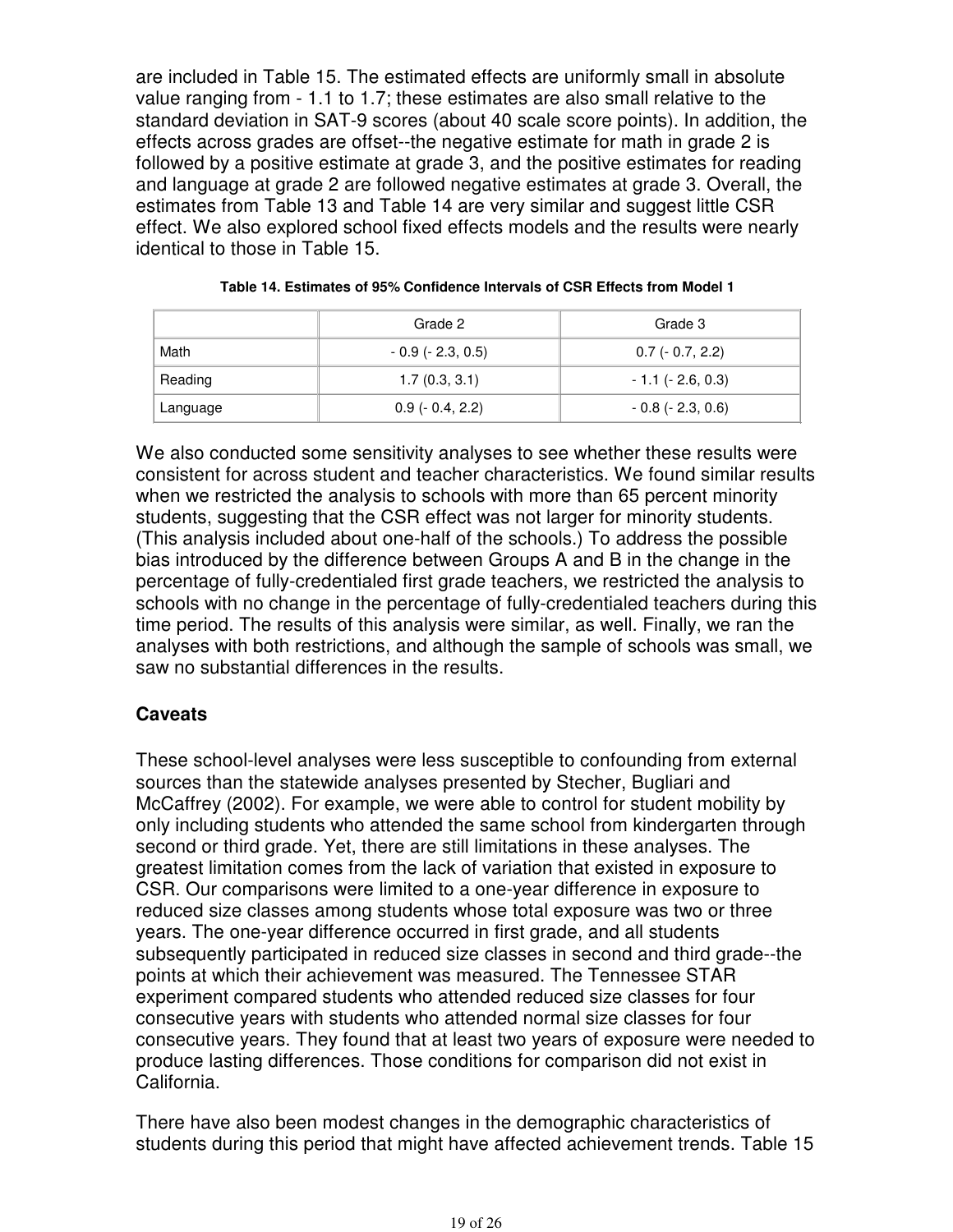shows selected demographic characteristics of California public school students during this time period. There has been a modest increase in the percentage of Hispanic students during this time period, but our differencing approach should have minimized the impact of this gradual change. Yet, our models were simple and did not adjust for demographic or other student background variables. Given the small size of effects and the general similarity of the comparison groups we used a simple analysis rather than complex models. However, small differences among the groups might have affected our results, and more complex models might have removed some of these differences.

|                |                     |                                     | Race/Ethnicity |                       |                     |                         |       |
|----------------|---------------------|-------------------------------------|----------------|-----------------------|---------------------|-------------------------|-------|
| School<br>year | Total<br>enrollment | Limited English<br>Proficient (LEP) | Asian          | Hispanic or<br>Latino | African<br>American | White (not<br>Hispanic) | Other |
| 1995-96        | 5.467.224           | 23.6                                | 8.2            | 38.7                  | 8.8                 | 40.4                    | 3.9   |
| 1996–97        | 5,612,965           | 24.2                                | 8.2            | 39.7                  | 8.7                 | 39.5                    | 3.9   |
| 1997-98        | 5,727,303           | 24.6                                | 8.1            | 40.5                  | 8.8                 | 38.8                    | 3.9   |
| 1998–99        | 5.844.111           | 24.6                                | 8.1            | 41.3                  | 8.7                 | 37.8                    | 4.2   |
| 1999-00        | 5,951,612           | 24.7                                | 8.0            | 42.2                  | 8.6                 | 36.9                    | 4.3   |
| $2000 - 01$    | 6,050,895           | 24.9                                | 8.0            | 43.2                  | 8.4                 | 35.9                    | 4.5   |

**Table 15. Demographic Characteristics of California Students, 1995-2000 (percentages)**

Note. Starting in 1998–99, all figures include California Youth Authority (CYA) schools. "Other" includes American Indian or Alaskan Native, Pacific Islander, Filipino, and, beginning in 1998, Multiple or No Response. Note. Source: California Department of Education, Education Demographics Unit.

There have been significant policy and program changes during this period that also affected student achievement. These changes include new state standards and curricula, revised grade-level promotion policies, a new test-based school-level accountability system with large rewards for increases in scores, and the elimination of traditional bilingual education programs. Because they occurred simultaneously, we used various forms of differencing to disentangle their separate effects and to isolate the unique contribution of CSR to score improvement during this period. However, the differencing requires many assumptions about the equivalence of groups and cohorts in the absence of CSR and the large of number of changes in other programs calls into question the validity of those assumptions.

In addition, there is some reason to doubt the validity of the score gains we used as the basis for these analyses. The California school accountability system has created a high-stakes atmosphere that may lead to changes in test scores that are independent of actual changes in achievement. The gains in SAT-9 scores observed in California are well within the range that might be associated with such score inflation. Again, differencing removes general trends due to score inflation but cannot account for differential inflation.

Another limitation is the restricted sample of the schools and students used in our study. Many schools did not have complete student demographic data, and they were eliminated from our sample. Others had too few valid test scores and were eliminated for this reason. Still other schools were dropped because of indeterminacy in CSR exposure. In addition our analyses focus on students who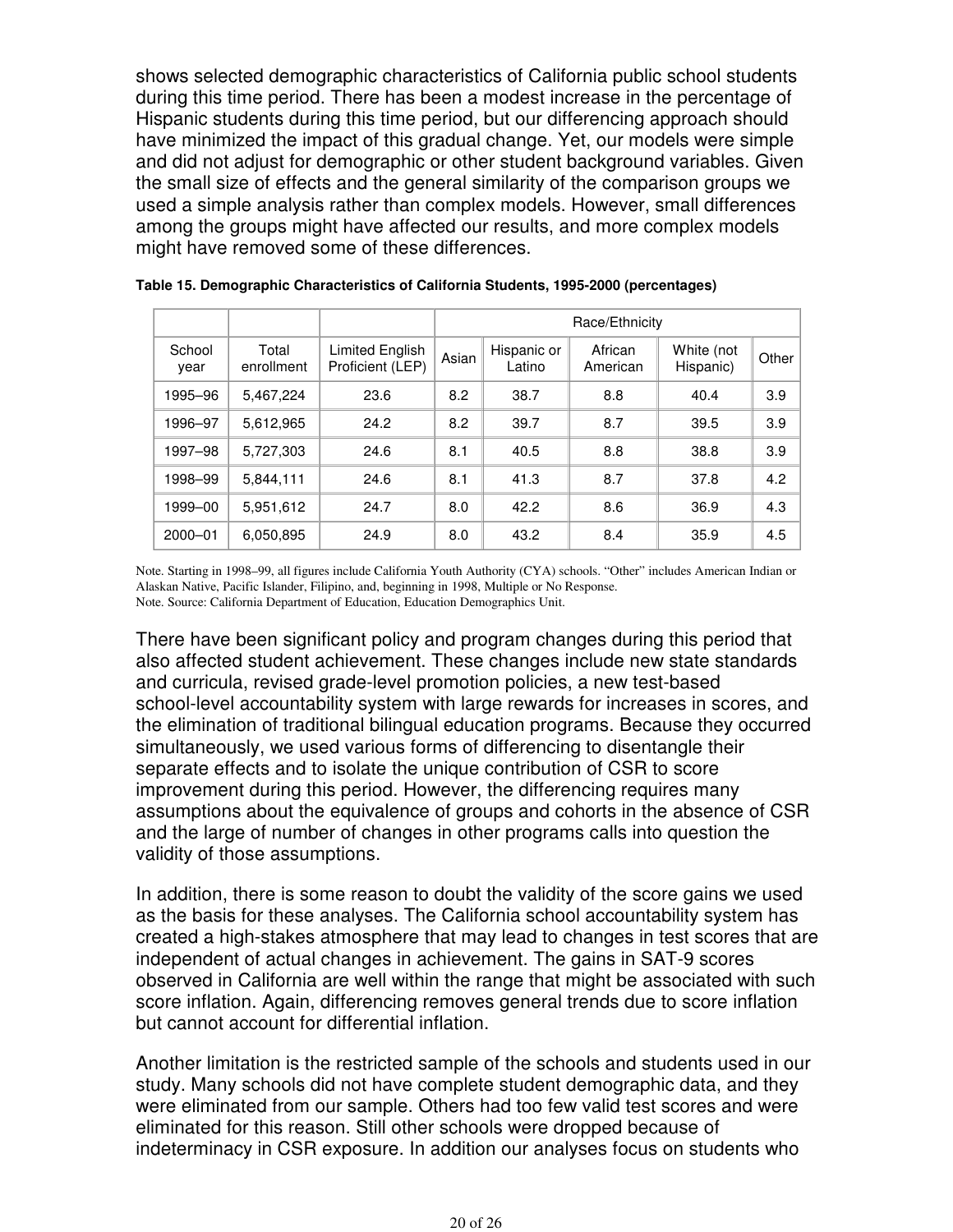did not change schools during the K-3 years. The effects of CSR might be different for the schools and students we excluded from our analysis, but we do not have the data to determine the effects of these restrictions on our results. We do not have any good hypotheses about the likely direction of differences between the CSR effects in our sample and those for the entire state.

Finally, the available data do not allow us to judge the impact of the entire CSR program and its effects on students for the last five years. Rather, we look for evidence that reduced size classes can make a difference by testing whether additional exposure yields greater achievement. A positive result would be encouraging evidence that small classes are beneficial and that offering them to students in California could have positive effects. Our null finding, however, cannot be interpreted as evidence that the CSR program is not effective. Our results are consistent with at least two possible inferences: a.) reduced size classes have no effect, or b.) two, three or four years of exposure to reduced size classes do have a positive effect compared to no exposure but the difference between two years of exposure and three years of exposure is negligible. One should not make the most pessimistic interpretation of our results (e.g., that reduced size classes have no effect and therefore the entire CSR program is a failure). Rather we should make the most cautious interpretation that, in the context of a K-3 program of reduced size classes, a one-year incremental difference in exposure has no effect. K-3 CSR might have large positive effects on students but differential gains among students with small differences in exposure cannot be used as evidence of those larger effects.

# **Conclusions**

The goal of this investigation was to determine the extent to which changes in achievement correspond to the implementation of the CSR program. The analyses show that scores at the elementary level have been rising at the same time that increasing percentages of students have been taught in reduced size classes. However, many other educational reforms were enacted during this period that might have contributed to the achievement gains, and it is impossible for us to determine how much the various factors may have influenced trends in overall student achievement. Our analyses that used differences in group means to control for the other factors showed that a one-year difference in exposure occurring in first grade is not associated with greater gains in achievement. Due to the rapidity of CSR implementation, we could not test the cumulative effects of two or three years of exposure. Thus, while the analyses presented in this chapter find no association between one year's difference in exposure and differences in achievement, we cannot draw any conclusions about the effects of CSR in larger doses.

# **Notes**

This research was conducted under the auspices of the CSR Research Consortium, including RAND, the American Institutes for Research, Policy Analysis for California Education (PACE), WestEd, and EdSource. Findings were reported previously as a Technical Appendix to the Consortium's final report What Have We Learned About Class Size Reduction in California (Bohrnstedt and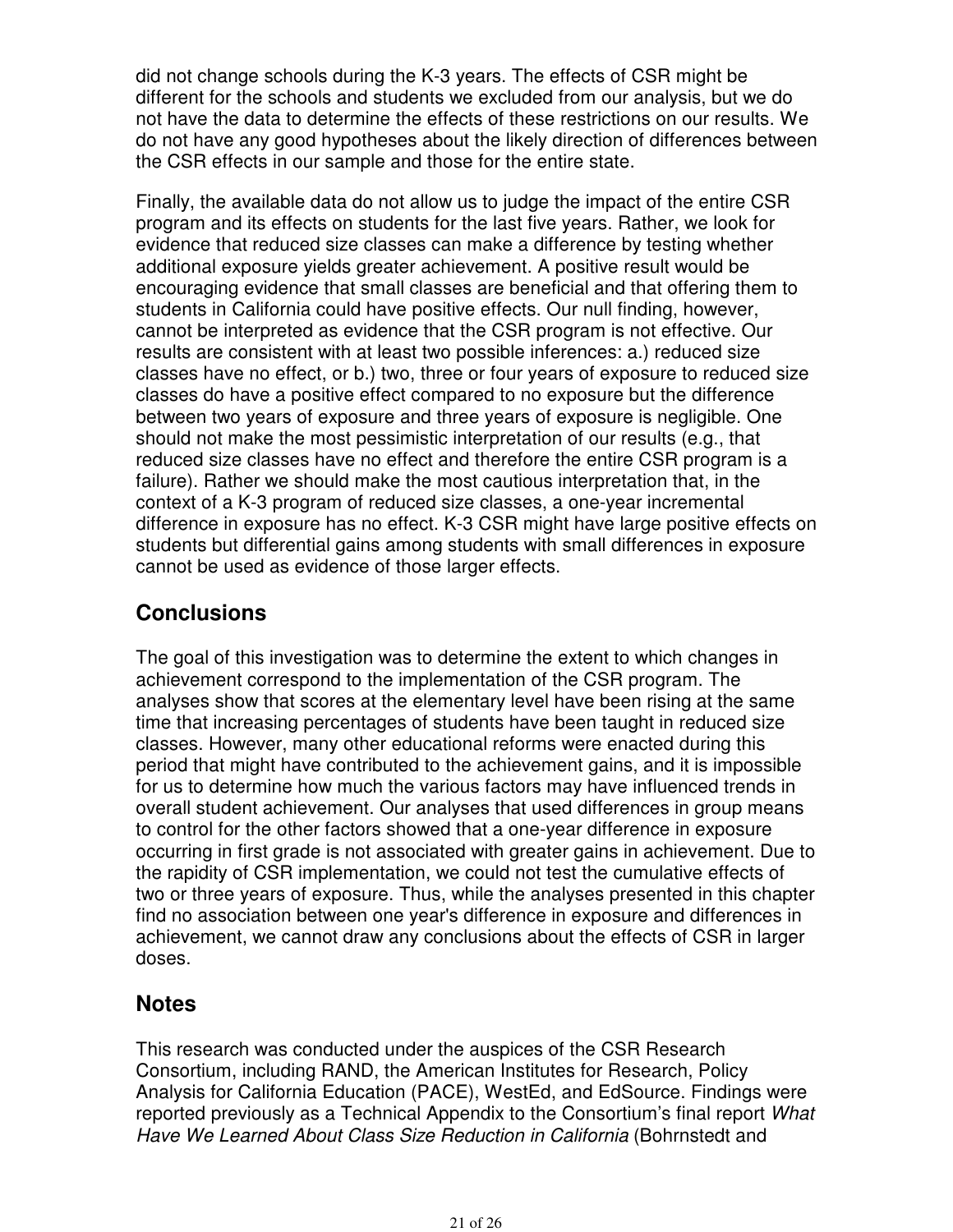Stecher, 2002). The research was funded by the California Department of Education, the Walter and Elise Haas Fund, the William and Flora Hewlett Foundation, the Walter S. Johnson Foundation, the San Francisco Foundation, and the Stuart Foundation. The opinions expressed here are the authors'.

## **Endnotes**

- 1. The CSR Research Consortium includes the American Institutes for Research (AIR), RAND Corporation, Policy Analysis for California Education (PACE), WestEd, and EdSource.
- The Consortium's analyses were limited by the fact that there were no 2. achievement data for kindergarten students or first grade students in any year, and there were no achievement data for any students prior to 1998.
- Minority students are any students not classified as Caucasian. The largest 3. groups of minority students are, in order of group size, Hispanics, Asian/Pacific Islanders, and African Americans.
- Students are referred to as low-income or as being from low-income families 4. in this report if state records classify them as receiving public assistance in the form of Aid to Families with Dependent Children (AFDC) or its successor in California, CalWORKS.
- 5. Students for whom English is a second language and who are not fully proficient in English are often referred to as limited English proficient (LEP), English language learners (ELL), and English learners (EL). We use EL throughout this report to reflect the usage in the California law that implemented proposition 227, a proposition passed by California's voters in 1998 that banned the implementation of bilingual education except under special parental waiver conditions.
- Although the trend in scores is not related to level of CSR exposure, the size 6. of gains might be sensitive to class size reduction overall. For example, the achievement gains for primary grades were larger than for upper elementary, where classes remained large. Small classes might allow teachers to better implement reforms or to respond more quickly to the incentives of the accountability system. However, we do not have adequate data to test for effects between grades; we can only compare differential amounts of CSR among students in the same grades.

# **References**

- Bohrnstedt, G. W. & Stecher, B. M. (Eds.) (1999). Class size reduction in California: Early evaluation findings, 1996–1998. Palo Alto, CA: CSR Research Consortium.
- Bohrnstedt, G. W. & Stecher, B. M. (Eds.) (2002). What have we learned about class size reduction in California. Sacramento: California Department of Education.
- Finn, J. (1998). Class size and students at risk: What is known? What is next? (No. AR 98-7104). Washington DC: Office of Educational Research and Improvement. U.S. Department of Education.
- Finn J. and Achilles, C. (1999). Tennessee' class size study: Findings, implications, misconceptions. Educational Evaluation and Policy Analysis, 21, 97-109.
- Krueger, A. B., and Whitmore, D. M. (1999). The effect of attending a small class in the early grades on college-test taking and middle school test results: Evidence from Project STAR. Economic Journal

Mosteller, F. (1995, Summer/Fall). The Tennessee study of class size in the early school grades. The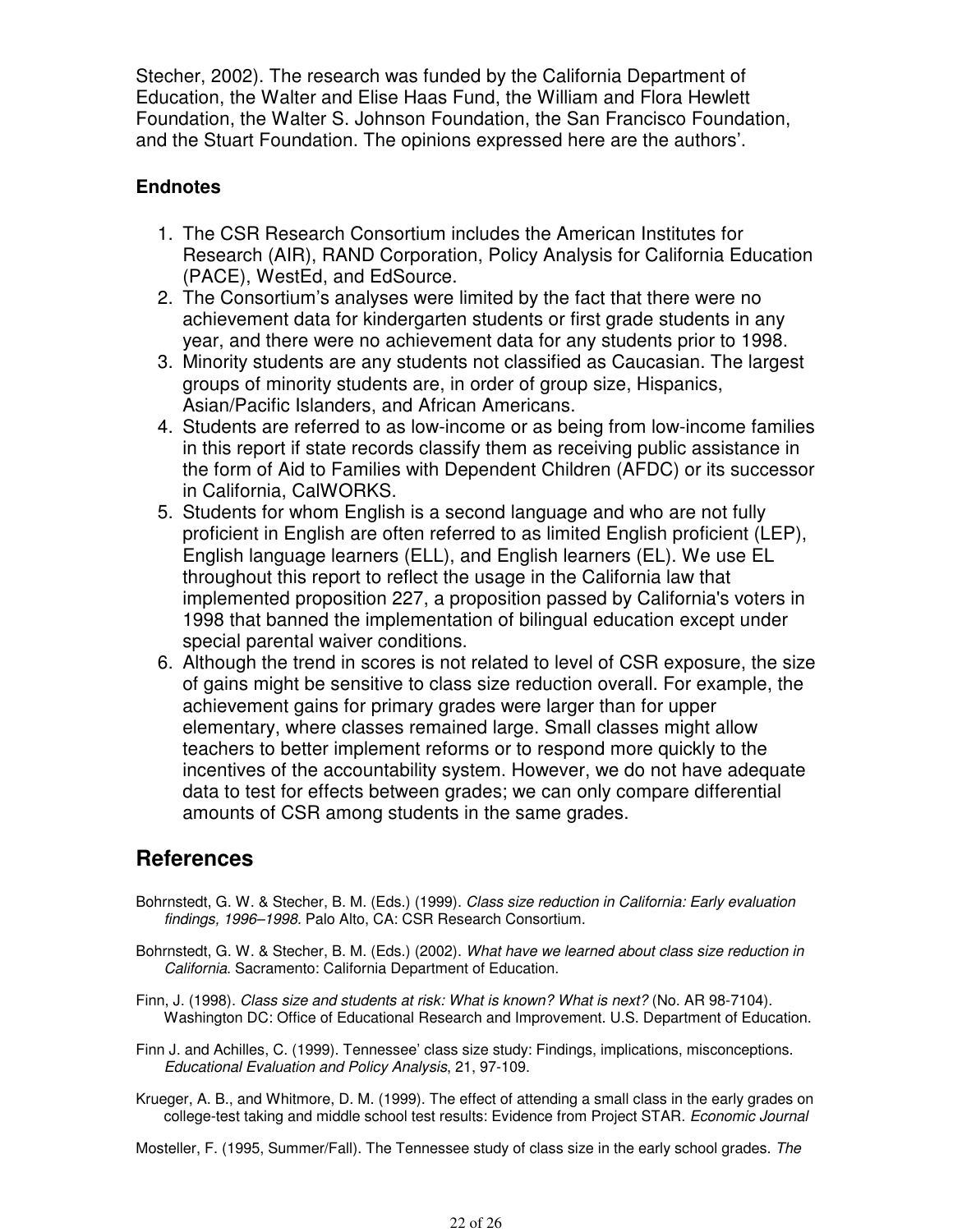Future of Children, 5, 113-127.

- Nye, B., Hedges, L. V., and Konstantopoulos, S, (1999). The long-term effects of small classes: A five-year follow-up of the Tennessee Class Size Experiment. Educational Evaluation and Policy Analysis, 212, 127-142.
- Stecher, B. M. & Bohrnstedt, G. W. (Eds.) (2000). Class size reduction in California: The 1998-99 evaluation findings. Sacramento, CA: California Department of Education.
- Stecher, B. M. & Bohrnstedt, G. W. (Eds.) (2002). Class size reduction in California: Findings from 1999-00 and 2000-01. Sacramento, CA: California Department of Education.
- Stecher, B. M., Bugliari, D., and McCaffrey, D. F. (2002, February). Achievement. In B. M. Stecher & G. W. Bohrnstedt (Eds.) Class size reduction in California: Findings from 1999-00 and 2000-01. Sacramento, CA: California Department of Education.
- Stecher, B. M., McCaffrey, D. M., and Burroughs, D. (1999). Achievement. In G. W. Bohrnstedt & B. M. Stecher (Eds.). Class size reduction in California: Early evaluation findings, 1996–1998. Palo Alto, CA: CSR Research Consortium.
- Stecher, B. M., McCaffrey, D. F., Burroughs, D. Wiley, E., and Bohrnstedt, G. W. (2000). Achievement. In B. M. Stecher & G. W. Bohrnstedt (Eds.) Class size reduction in California: The 1998-99 evaluation findings. Sacramento, CA: California Department of Education.

# **About the Authors**

## **Brian Stecher**

Senior Social Scientist RAND 1700 Main Street PO Box 2138 Santa Monica, CA 90407-2138

Brian Stecher's research emphasis is applied educational measurement, including the implementation, quality, and impact of state assessment and accountability systems; the cost, quality, and feasibility of performance-based assessments, and the development and validation of licensing and certification examinations.

## **Daniel McCaffrey**

Senior Statistician RAND 201 North Craig Street, Suite 202 Pittsburgh, PA 15213-1516 Email: daniel\_mccaffrey@rand.org

Dan McCaffrey's research includes studies related to education and health policy. His current projects involve value-added modeling for estimating teacher effects and propensity score methods for comparing nonequivalent groups in quasi-experiments. He is also interested in nonparametric methods for estimating the standard errors for models fit to clustered data.

## **Delia Bugliari**

Senior Programmer/Analyst RAND 1700 Main St PO Box 2138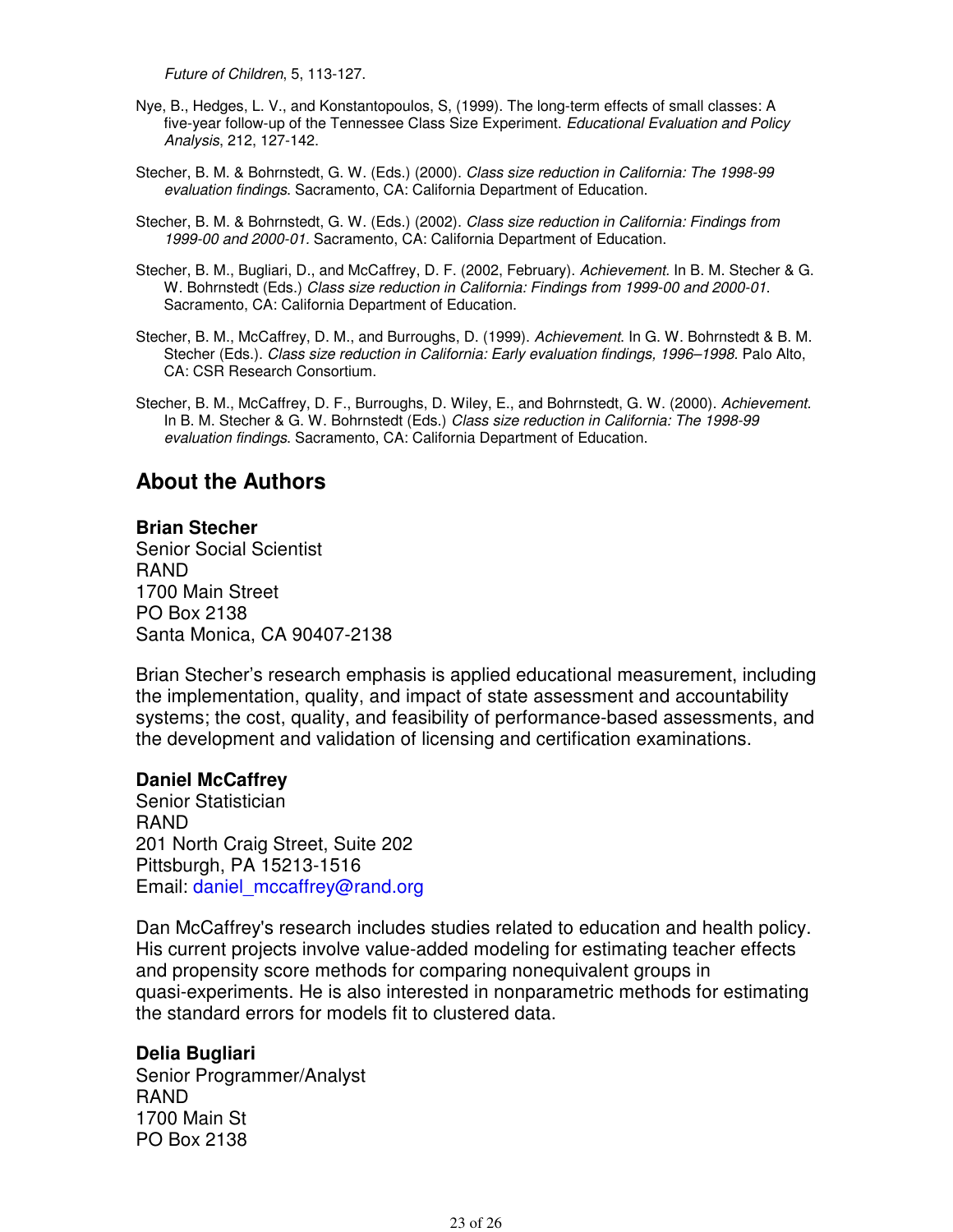Santa Monica CA 90407-2138

Delia Bugliari specializes in analysis of education data on student achievement, school demographics, and teacher surveys. Her research interest includes missing data imputation in education and economic data.

The World Wide Web address for the Education Policy Analysis Archives is **epaa.asu.edu**

# **Editor: Gene V Glass, Arizona State University**

## **Production Assistant: Chris Murrell, Arizona State University**

General questions about appropriateness of topics or particular articles may be addressed to the Editor, Gene V Glass, glass@asu.edu or reach him at College of Education, Arizona State University, Tempe, AZ 85287-2411. The Commentary Editor is Casey D. Cobb: casey.cobb@unh.edu.

# **EPAA Editorial Board**

Michael W. Apple University of Wisconsin

Greg Camilli Rutgers University

Sherman Dorn University of South Florida

Gustavo E. Fischman Arizona State Univeristy

Thomas F. Green Syracuse University

Craig B. Howley Appalachia Educational Laboratory

Patricia Fey Jarvis Seattle, Washington

Benjamin Levin University of Manitoba

Les McLean University of Toronto

Michele Moses Arizona State University

Anthony G. Rud Jr. Purdue University

Michael Scriven University of Auckland David C. Berliner Arizona State University

Linda Darling-Hammond Stanford University

Mark E. Fetler California Commission on Teacher **Credentialing** 

Richard Garlikov Birmingham, Alabama

Aimee Howley Ohio University

William Hunter University of Ontario Institute of **Technology** 

Daniel Kallós Umeå University

Thomas Mauhs-Pugh Green Mountain College

Heinrich Mintrop University of California, Los Angeles

Gary Orfield Harvard University

Jay Paredes Scribner University of Missouri

Lorrie A. Shepard University of Colorado, Boulder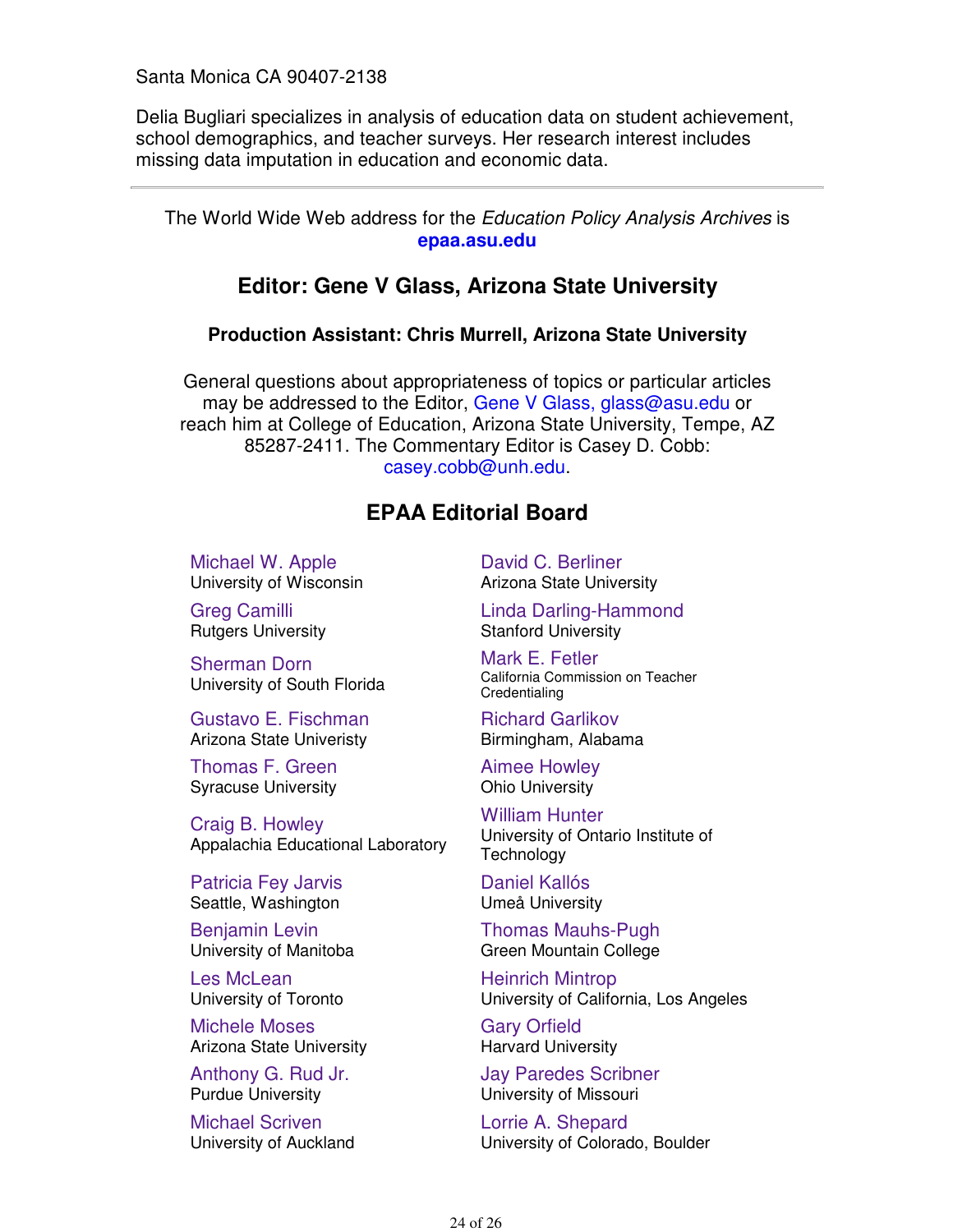Robert E. Stake University of Illinois—UC

Terrence G. Wiley Arizona State University Kevin Welner University of Colorado, Boulder

John Willinsky University of British Columbia

# **EPAA Spanish and Portuguese Language Editorial Board**

## **Associate Editors for Spanish & Portuguese**

**Gustavo E. Fischman Arizona State University fischman@asu.edu**

**Pablo Gentili Laboratório de Políticas Públicas Universidade do Estado do Rio de Janeiro pablo@lpp-uerj.net**

**Founding Associate Editor for Spanish Language (1998-2003) Roberto Rodríguez Gómez Universidad Nacional Autónoma de México**

Adrián Acosta (México)

Universidad de Guadalajara adrianacosta@compuserve.com

Teresa Bracho (México)

Centro de Investigación y Docencia Económica-CIDE bracho dis1.cide.mx

Ursula Casanova (U.S.A.) Arizona State University casanova@asu.edu

Erwin Epstein (U.S.A.) Loyola University of Chicago Eepstein@luc.edu

Rollin Kent (México) Universidad Autónoma de Puebla rkent@puebla.megared.net.mx

Javier Mendoza Rojas (México) Universidad Nacional Autónoma de México javiermr@servidor.unam.mx

Humberto Muñoz García (México) Universidad Nacional Autónoma de México

J. Félix Angulo Rasco (Spain) Universidad de Cádiz felix.angulo@uca.es

Alejandro Canales (México)

Universidad Nacional Autónoma de México canalesa@servidor.unam.mx

José Contreras Domingo Universitat de Barcelona Jose.Contreras@doe.d5.ub.es

Josué González (U.S.A.) Arizona State University josue@asu.edu

María Beatriz Luce(Brazil) Universidad Federal de Rio Grande do Sul-UFRGS lucemb@orion.ufrgs.br

Marcela Mollis (Argentina) Universidad de Buenos Aires mmollis@filo.uba.ar

Angel Ignacio Pérez Gómez (Spain) Universidad de Málaga aiperez@uma.es